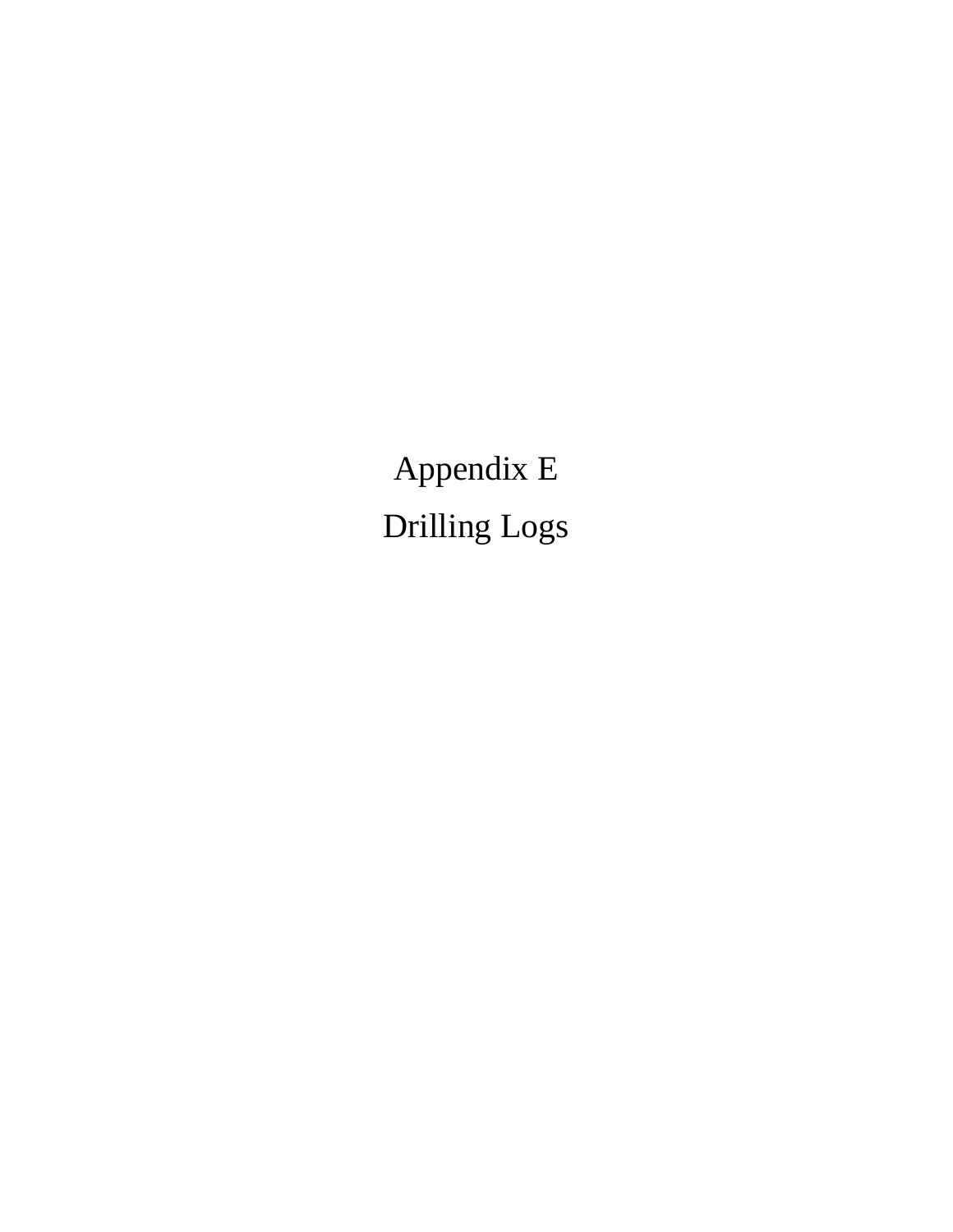|                  |                                                |       |      | <b>URS Corporation</b> |         |                                        |                                                                   | <b>TEST BORING LOG</b>                             |             |          |                 |
|------------------|------------------------------------------------|-------|------|------------------------|---------|----------------------------------------|-------------------------------------------------------------------|----------------------------------------------------|-------------|----------|-----------------|
|                  |                                                |       |      |                        |         |                                        |                                                                   | <b>BORING NO:</b>                                  |             |          | MW944           |
| <b>PROJECT:</b>  |                                                |       |      |                        |         |                                        | Niagara Falls Storage Site (Lewiston, NY) BOP Field Investigation | SHEET:                                             |             |          | 1 of 1          |
| <b>CLIENT:</b>   |                                                |       |      |                        |         | <b>USACE</b>                           |                                                                   | <b>JOB NO.:</b>                                    |             |          | 11176781        |
|                  | <b>BORING CONTRACTOR:</b>                      |       |      |                        |         | Boart Longyear                         |                                                                   | <b>NORTHING:</b>                                   |             |          | N=1173313.590   |
|                  | <b>DRILLING METHOD:</b>                        |       |      |                        |         | Spyder Sonic rig                       |                                                                   | <b>EASTING:</b>                                    |             |          | E=1040008.902   |
|                  | <b>BORING LOCATION:</b>                        |       |      |                        |         | Northwest of EU1 near well MW921       |                                                                   | GROUND ELEV: 316.04, RISER: 318.64                 |             |          |                 |
| TOTAL DEPTH:     |                                                |       |      |                        |         | 17 <sub>ft</sub>                       |                                                                   | <b>DATE STARTED:</b>                               |             |          | 11/18/12        |
|                  | <b>DEPTH TO BEDROCK:</b>                       |       |      |                        |         | N/A                                    |                                                                   | <b>DATE FINISHED:</b>                              |             |          | 11/18/12        |
|                  | <b>DEPTH TO GROUNDWATER:</b>                   |       |      |                        |         | dry                                    |                                                                   | <b>DRILLER:</b>                                    |             |          |                 |
|                  | <b>GEOTECHNICAL SAMPLES:</b>                   |       |      |                        |         | None                                   |                                                                   | <b>GEOLOGIST:</b>                                  |             |          |                 |
|                  | <b>CHEMICAL SAMPLES:</b>                       |       |      |                        |         | 0.0-0.5, 2.0-2.5, 10.0-11.0, 13.0-13.5 |                                                                   | <b>REVIEWED BY:</b>                                |             |          |                 |
|                  | <b>SAMPLE</b>                                  |       |      |                        |         |                                        | <b>DESCRIPTION</b>                                                |                                                    |             |          | <b>REMARKS</b>  |
| <b>DEPTH</b>     | <b>STRATA</b>                                  | "S"   |      | Well                   |         |                                        | <b>MATERIAL</b>                                                   |                                                    | <b>USCS</b> |          | <b>MOISTURE</b> |
|                  |                                                |       | Chem |                        | REC%    | <b>COLOR</b>                           |                                                                   |                                                    |             |          |                 |
| <b>FEET</b>      | <b>SYMBOL</b>                                  | NO.   |      | Construction           |         |                                        | <b>DESCRIPTION</b>                                                |                                                    |             | PID      |                 |
|                  | <b>HEBBELLU</b>                                |       |      |                        |         | <b>Brown</b>                           | 0 -1': FILL- SILTY SAND and GRAVEL                                |                                                    | <b>FILL</b> | $\Omega$ | Moist           |
|                  |                                                |       |      | concrete               |         |                                        | 1 - 3': SILTY SAND, some gravel, trace clay                       |                                                    | SM          |          |                 |
|                  |                                                | $S-1$ |      |                        | 100%    |                                        |                                                                   |                                                    |             |          |                 |
|                  |                                                |       |      |                        |         | Gravish                                | 3 - 5': CLAYEY SILT, some gravel, coarse sand                     |                                                    | ML          |          |                 |
| 5                |                                                |       |      | bentonite              |         | Brown                                  |                                                                   |                                                    |             |          |                 |
|                  |                                                |       |      |                        |         | <b>Brown</b>                           |                                                                   | 5 - 10: SILT, some coarse sand to gravel, trace to |             |          | Dry             |
|                  |                                                |       |      |                        |         |                                        | some clay, trace cobbles                                          |                                                    |             |          |                 |
|                  |                                                | $S-2$ |      | 10 slot                | 100%    |                                        |                                                                   |                                                    |             |          |                 |
|                  |                                                |       |      | screen                 |         |                                        |                                                                   |                                                    |             |          |                 |
| 10               |                                                |       |      |                        |         |                                        |                                                                   |                                                    |             |          | Moist           |
|                  |                                                |       |      | #5                     |         |                                        |                                                                   | 10 - 12": SILTY SAND, some fine gravel, some silty | <b>SM</b>   |          |                 |
|                  |                                                |       |      | Global                 |         |                                        | fine sand seams. SILTY CLAY 11-11.5'                              |                                                    |             |          |                 |
|                  |                                                | $S-3$ |      | sand                   | 100%    | Brownish                               | 12 - 14.3': SILTY CLAY, trace gravel                              |                                                    | <b>CL</b>   |          |                 |
|                  |                                                |       |      |                        |         | Gray                                   |                                                                   |                                                    |             |          |                 |
| 15               |                                                |       |      |                        |         | Grayish                                |                                                                   | 14.3 - 16': SILTY fine SAND, some clay and fine to | <b>SM</b>   |          |                 |
|                  |                                                | S-4   |      | Sand and               |         | <b>Brown</b>                           | coarse gravel, trace cobble                                       |                                                    |             |          |                 |
|                  |                                                |       |      | cave-in                | 100%    | <b>Brownish</b>                        | 16": SILTY CLAY, trace coarse gravel,                             |                                                    | <b>CH</b>   |          |                 |
|                  |                                                |       |      |                        |         | Gray                                   | silty fine sand seam at 16.5-16.7 feet                            |                                                    |             |          |                 |
|                  |                                                |       |      |                        |         |                                        | End of boring at 17 feet bgs                                      |                                                    |             |          |                 |
|                  |                                                |       |      |                        |         | <b>SITE SKETCH</b>                     |                                                                   |                                                    |             |          |                 |
|                  |                                                |       |      |                        | MW944-8 |                                        | MW 945<br>EU1                                                     |                                                    |             |          |                 |
| <b>COMMENTS:</b> |                                                |       |      |                        |         |                                        |                                                                   | PROJECT NO.                                        |             |          | 11176781        |
|                  | Boring advanced with Spyder sonic drilling rig |       |      |                        |         |                                        |                                                                   | <b>BORING NO.</b>                                  |             |          | MW944           |
|                  | Installed 2" well from 7.5-12.5 feet           |       |      |                        |         |                                        |                                                                   |                                                    |             |          |                 |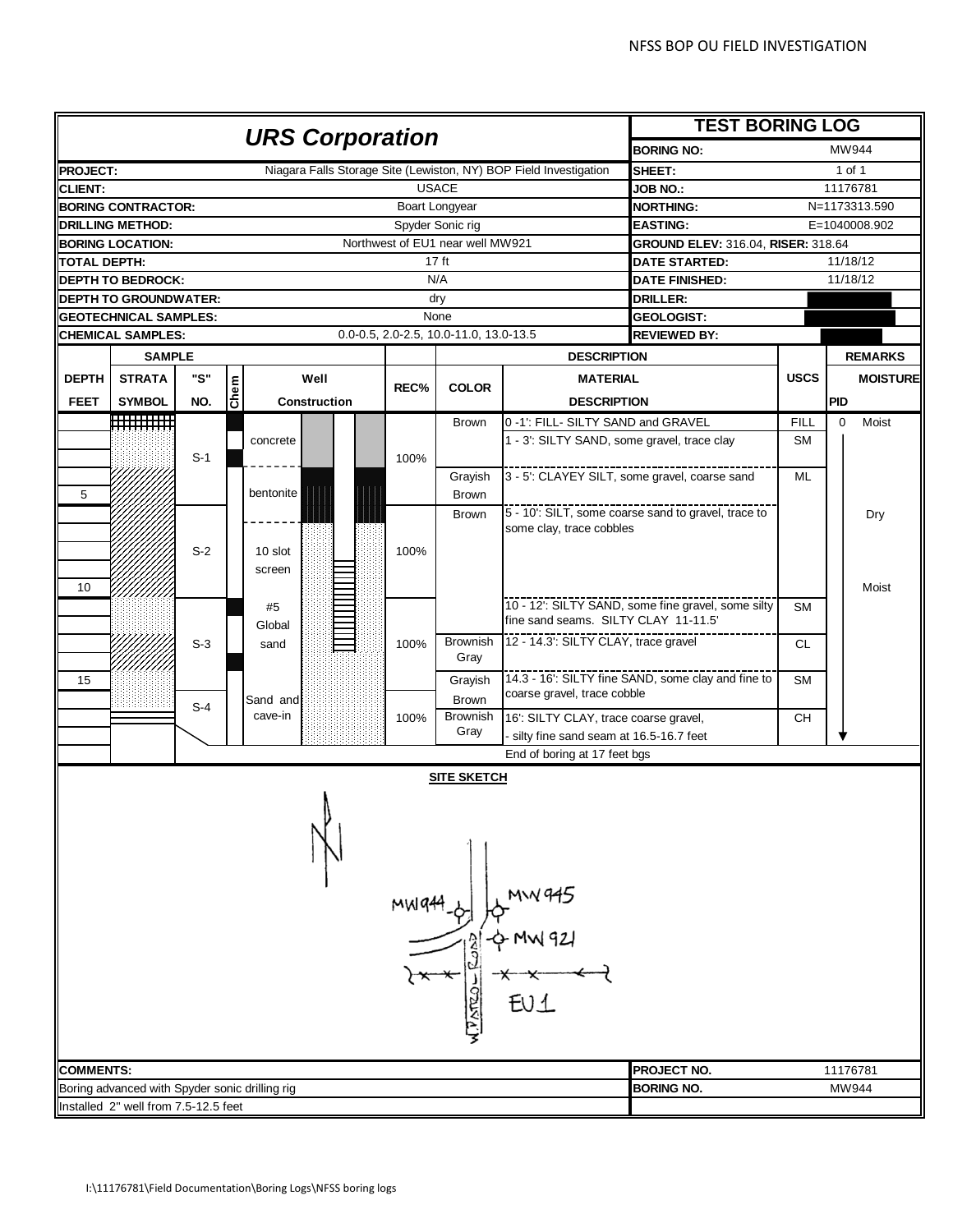|                  |                                                |       |      |                        |              |      |                                       |                                                                   | <b>TEST BORING LOG</b>                          |             |                      |
|------------------|------------------------------------------------|-------|------|------------------------|--------------|------|---------------------------------------|-------------------------------------------------------------------|-------------------------------------------------|-------------|----------------------|
|                  |                                                |       |      | <b>URS Corporation</b> |              |      |                                       |                                                                   | <b>BORING NO:</b>                               |             | MW945                |
| <b>PROJECT:</b>  |                                                |       |      |                        |              |      |                                       | Niagara Falls Storage Site (Lewiston, NY) BOP Field Investigation | SHEET:                                          |             | 1 of 1               |
| <b>CLIENT:</b>   |                                                |       |      |                        |              |      | <b>USACE</b>                          |                                                                   | JOB NO.:                                        |             | 11176781             |
|                  | <b>BORING CONTRACTOR:</b>                      |       |      |                        |              |      | Boart Longyear                        |                                                                   | <b>NORTHING:</b>                                |             | N=11173319.797       |
|                  | DRILLING METHOD:                               |       |      |                        |              |      | Spyder Sonic rig                      |                                                                   | <b>EASTING:</b>                                 |             | E=1040037.742        |
|                  | <b>BORING LOCATION:</b>                        |       |      |                        |              |      | Northwest of EU1 near well MW921      |                                                                   | GROUND ELEV: 317.55, RISER: 320.24              |             |                      |
| TOTAL DEPTH:     |                                                |       |      |                        |              |      | 20 ft                                 |                                                                   | <b>DATE STARTED:</b>                            |             | 11/20/12             |
|                  | <b>DEPTH TO BEDROCK:</b>                       |       |      |                        |              |      | N/A                                   |                                                                   | <b>DATE FINISHED:</b>                           |             | 11/20/12             |
|                  | <b>DEPTH TO GROUNDWATER:</b>                   |       |      |                        |              |      | dry                                   |                                                                   | <b>DRILLER:</b>                                 |             |                      |
|                  | <b>GEOTECHNICAL SAMPLES:</b>                   |       |      |                        |              |      | None                                  |                                                                   | <b>GEOLOGIST:</b>                               |             |                      |
|                  | <b>CHEMICAL SAMPLES:</b>                       |       |      |                        |              |      | 0.0-0.5, 3.5-4.0, 9.5-10.0, 12.5-13.0 |                                                                   | <b>REVIEWED BY:</b>                             |             |                      |
|                  |                                                |       |      | <b>SAMPLE</b>          |              |      |                                       | <b>DESCRIPTION</b>                                                |                                                 |             | <b>REMARKS</b>       |
| <b>DEPTH</b>     | <b>STRATA</b>                                  | "S"   |      |                        | Well         | REC% | <b>COLOR</b>                          | <b>MATERIAL</b>                                                   |                                                 | <b>USCS</b> | <b>MOISTURE</b>      |
| <b>FEET</b>      | <b>SYMBOL</b>                                  | NO.   | Chem |                        | Construction |      |                                       | <b>DESCRIPTION</b>                                                |                                                 |             | PID                  |
|                  |                                                |       |      |                        |              |      | <b>Brown</b>                          | 0 - 25': TOPSOIL                                                  |                                                 | ML          | Moist<br>$\mathbf 0$ |
|                  |                                                |       |      | concrete               |              |      |                                       |                                                                   | 0.25 - 3': SAND- medium to coarse, some gravel, | <b>SP</b>   |                      |
|                  |                                                | $S-1$ |      |                        |              | 100% |                                       | trace silt                                                        |                                                 |             |                      |
|                  |                                                |       |      | bentonite              |              |      |                                       |                                                                   | 3 - 5': SILTY CLAY, some sand and gravel, hard  | <b>CL</b>   |                      |
| 5                |                                                |       |      |                        |              |      |                                       |                                                                   |                                                 |             |                      |
|                  |                                                |       |      |                        |              |      | Grayish Brn.                          | 5 - 8.7': SILT, some gravel, hard                                 |                                                 | <b>ML</b>   | Dry                  |
|                  |                                                |       |      |                        |              |      | Brown                                 | some medium-coarse sand and gravel                                |                                                 |             |                      |
|                  |                                                | $S-2$ |      | 10 slot                |              | 100% |                                       |                                                                   |                                                 |             |                      |
|                  |                                                |       |      | screen                 |              |      | Grayish                               | 8.7 - 10.5': CLAYEY SILT, trace coarse sand                       |                                                 | CL          |                      |
| 10               |                                                |       |      |                        |              |      | <b>Brown</b>                          |                                                                   |                                                 |             |                      |
|                  |                                                |       |      |                        |              |      | <b>Brown</b>                          | 10.5 - 15.5': Interbedded SILTY CLAY and                          |                                                 |             | Moist                |
|                  |                                                |       |      | #5                     |              |      |                                       | CLAYEY SILT, some gravel and sand                                 |                                                 |             |                      |
|                  |                                                | $S-3$ |      | Global                 |              | 100% |                                       |                                                                   |                                                 |             |                      |
|                  |                                                |       |      | sand                   |              |      |                                       |                                                                   |                                                 |             |                      |
| 15               |                                                |       |      |                        |              |      |                                       |                                                                   |                                                 |             |                      |
|                  |                                                |       |      |                        |              |      | Gray                                  | 15.5 - 20': SILTY CLAY, with silty varves                         |                                                 |             | Dry                  |
|                  |                                                |       |      |                        |              |      |                                       | silty fine sand interbeds at 17.3-17.6 feet                       |                                                 | <b>CH</b>   | Moist-Wet            |
|                  |                                                | $S-4$ |      | Sand and               |              | 100% |                                       | and 18.7 feet                                                     |                                                 |             |                      |
|                  |                                                |       |      | cave-in                |              |      |                                       |                                                                   |                                                 |             |                      |
| 20               |                                                |       |      |                        |              |      |                                       |                                                                   |                                                 |             |                      |
|                  |                                                |       |      |                        |              |      |                                       | End of boring at 20 feet bgs                                      |                                                 |             |                      |
|                  |                                                |       |      |                        |              |      | <u>SITE SKETCH</u>                    |                                                                   |                                                 |             |                      |
|                  |                                                |       |      |                        |              |      |                                       |                                                                   |                                                 |             |                      |
|                  |                                                |       |      |                        |              |      |                                       |                                                                   |                                                 |             |                      |
|                  |                                                |       |      |                        |              |      |                                       |                                                                   |                                                 |             |                      |
|                  |                                                |       |      |                        |              |      |                                       |                                                                   |                                                 |             |                      |
|                  |                                                |       |      |                        |              |      |                                       |                                                                   |                                                 |             |                      |
|                  |                                                |       |      |                        |              |      |                                       |                                                                   |                                                 |             |                      |
|                  |                                                |       |      |                        |              |      |                                       |                                                                   |                                                 |             |                      |
|                  |                                                |       |      |                        |              |      |                                       |                                                                   |                                                 |             |                      |
|                  |                                                |       |      |                        |              |      |                                       |                                                                   |                                                 |             |                      |
|                  |                                                |       |      |                        |              |      |                                       |                                                                   |                                                 |             |                      |
|                  |                                                |       |      |                        |              |      |                                       | $\frac{1}{2}$                                                     |                                                 |             |                      |
|                  |                                                |       |      |                        |              |      |                                       |                                                                   |                                                 |             |                      |
|                  |                                                |       |      |                        |              |      |                                       |                                                                   |                                                 |             |                      |
| <b>COMMENTS:</b> |                                                |       |      |                        |              |      |                                       |                                                                   | PROJECT NO.                                     |             | 11176781             |
|                  | Boring advanced with Spyder sonic drilling rig |       |      |                        |              |      |                                       |                                                                   | <b>BORING NO.</b>                               |             | MW945                |
|                  | Installed 2" well from 6-16 feet               |       |      |                        |              |      |                                       |                                                                   |                                                 |             |                      |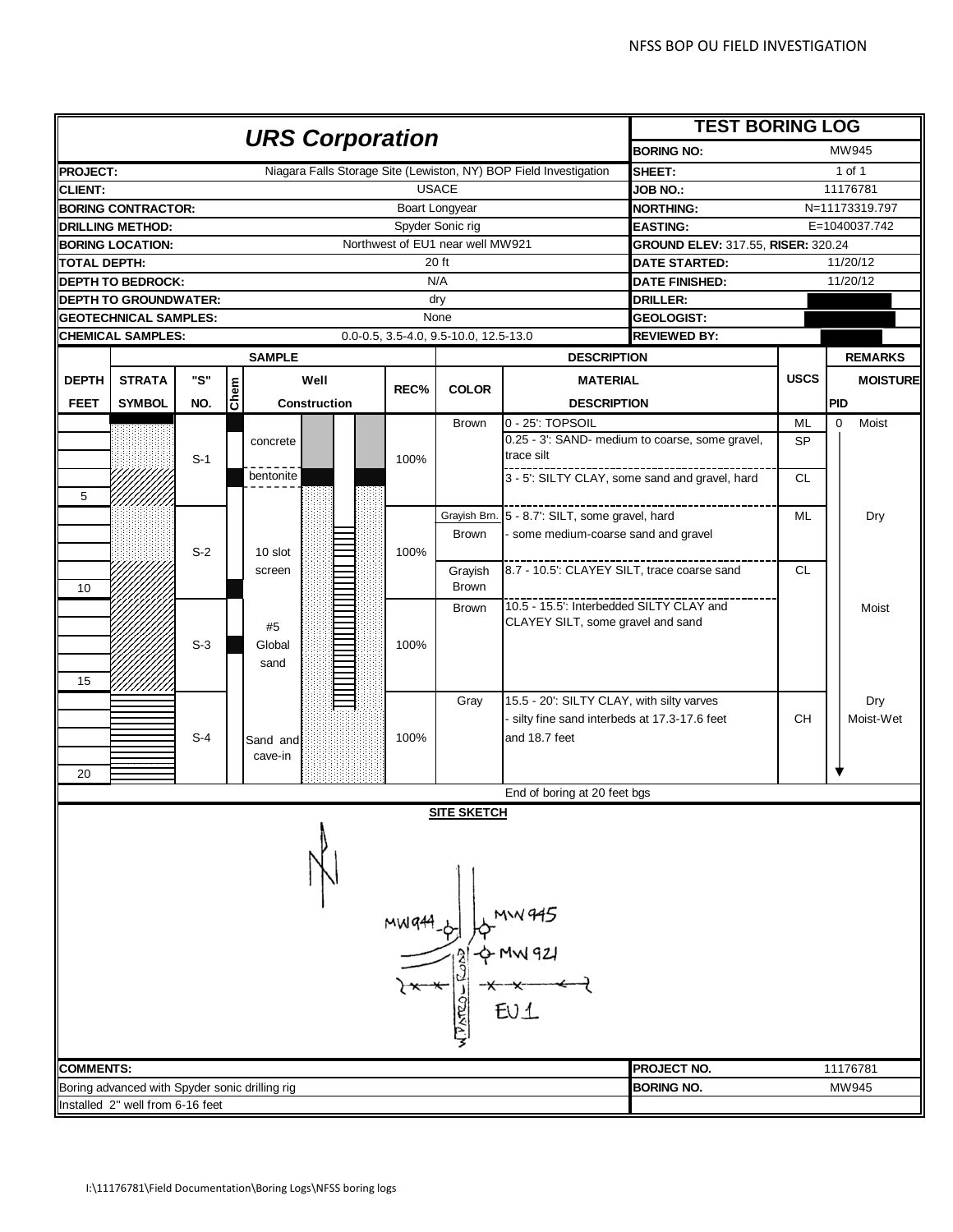|                 |                                                |               |      |                                                                   |      |                                      |                                                                                   | <b>TEST BORING LOG</b>                         |             |                       |
|-----------------|------------------------------------------------|---------------|------|-------------------------------------------------------------------|------|--------------------------------------|-----------------------------------------------------------------------------------|------------------------------------------------|-------------|-----------------------|
|                 |                                                |               |      | <b>URS Corporation</b>                                            |      |                                      |                                                                                   | <b>BORING NO:</b>                              |             | MW946                 |
| <b>PROJECT:</b> |                                                |               |      | Niagara Falls Storage Site (Lewiston, NY) BOP Field Investigation |      |                                      |                                                                                   | SHEET:                                         |             | 1 of 1                |
| <b>CLIENT:</b>  |                                                |               |      |                                                                   |      | <b>USACE</b>                         |                                                                                   | <b>JOB NO.:</b>                                |             | 11176781              |
|                 | <b>BORING CONTRACTOR:</b>                      |               |      |                                                                   |      | Boart Longyear                       |                                                                                   | <b>NORTHING:</b>                               |             | N=1172923.608         |
|                 | <b>DRILLING METHOD:</b>                        |               |      |                                                                   |      | Spyder Sonic rig                     |                                                                                   | <b>EASTING:</b>                                |             | E=1040719.731         |
|                 | <b>BORING LOCATION:</b>                        |               |      |                                                                   |      | EU2, near well 808A                  |                                                                                   | GROUND ELEV: 316.72, RISER: 319.65             |             |                       |
| TOTAL DEPTH:    |                                                |               |      |                                                                   |      | 15 <sub>ft</sub>                     |                                                                                   | <b>DATE STARTED:</b>                           |             | 11/13/12              |
|                 | <b>DEPTH TO BEDROCK:</b>                       |               |      |                                                                   |      | N/A                                  |                                                                                   | <b>DATE FINISHED:</b>                          |             | 11/14/12              |
|                 | <b>DEPTH TO GROUNDWATER:</b>                   |               |      |                                                                   |      | 15.02 feet below top of riser        |                                                                                   | <b>DRILLER:</b>                                |             |                       |
|                 | <b>GEOTECHNICAL SAMPLES:</b>                   |               |      |                                                                   |      | None                                 |                                                                                   | <b>GEOLOGIST:</b>                              |             |                       |
|                 | <b>CHEMICAL SAMPLES:</b>                       |               |      |                                                                   |      | 0.0-0.5, 6.0-6.5, 8.0-8.5, 12.0-12.5 |                                                                                   | <b>REVIEWED BY:</b>                            |             |                       |
|                 |                                                |               |      | <b>SAMPLE</b>                                                     |      |                                      | <b>DESCRIPTION</b>                                                                |                                                |             | <b>REMARKS</b>        |
| <b>DEPTH</b>    | <b>STRATA</b>                                  | "S"           |      | Well                                                              |      |                                      | <b>MATERIAL</b>                                                                   |                                                | <b>USCS</b> | <b>MOISTURE</b>       |
| <b>FEET</b>     | <b>SYMBOL</b>                                  | NO.           | Chem | Construction                                                      | REC% | <b>COLOR</b>                         | <b>DESCRIPTION</b>                                                                |                                                |             | PID                   |
|                 |                                                |               |      |                                                                   |      |                                      | 0 - 0.5': TOPSOIL                                                                 |                                                | <b>ML</b>   | $\overline{0}$        |
|                 |                                                | Hand<br>Clear |      | concrete                                                          | 100% | Brown                                | some sand and gravel                                                              | 0.5 -4": SILTY CLAY to CLAYEY SILT, trace to   | <b>CL</b>   | <b>Slightly Moist</b> |
| 5               |                                                | $S-1$         |      | bentonite                                                         |      |                                      | 4 - 5': SILTY CLAY, some gravel, hard                                             |                                                |             | Dry                   |
|                 |                                                |               |      |                                                                   |      |                                      | 5 - 7.5': same, less gravel                                                       |                                                |             | Moist                 |
| 10              |                                                | $S-2$         |      | 10 slot<br>screen                                                 | 100% |                                      | to some sand and gravel                                                           | 7.5 - 10.3': CLAYEY SILT and SILTY CLAY, trace | ML/CL       |                       |
|                 |                                                |               |      | #5                                                                |      |                                      | 10.3 - 12": SILTY CLAY, trace gravel                                              |                                                | <b>CL</b>   |                       |
| 15              |                                                | $S-3$         |      | Global<br>sand                                                    | 100% | Gray                                 | 12 - 15': CLAY with reddish silty varves, trace<br>gravel, some silty clay layers |                                                | <b>CH</b>   | Moist-Wet             |
|                 |                                                |               |      |                                                                   |      |                                      | End of boring at 15 feet bgs                                                      |                                                |             |                       |
|                 |                                                |               |      |                                                                   |      | <b>SITE SKETCH</b>                   |                                                                                   |                                                |             |                       |
|                 |                                                |               |      |                                                                   |      |                                      | N STREET<br>OUBA<br>→ A MW946                                                     |                                                |             |                       |
|                 |                                                |               |      | <b>COMMENTS:</b> Hand cleared to 3.5 feet to avoid utilities.     |      |                                      |                                                                                   | PROJECT NO.                                    |             | 11176781              |
|                 | Boring advanced with Spyder sonic drilling rig |               |      |                                                                   |      |                                      |                                                                                   | <b>BORING NO.</b>                              |             | MW946                 |
|                 | Installed 2" well from 7.5-12.5 feet           |               |      |                                                                   |      |                                      |                                                                                   |                                                |             |                       |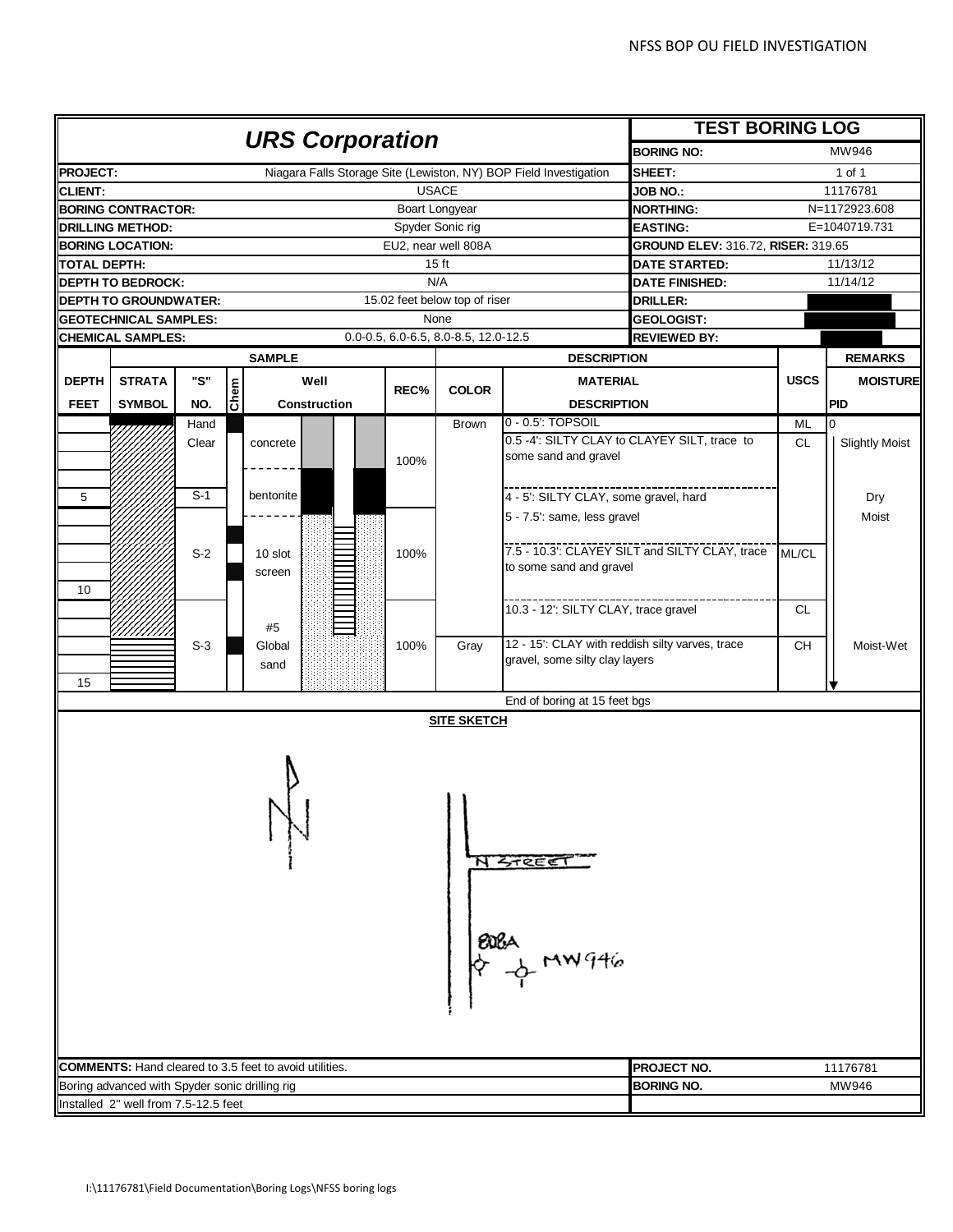|                     |                                                |       |      |                                                                   |      |                                        |                                             | <b>TEST BORING LOG</b>                             |             |                       |
|---------------------|------------------------------------------------|-------|------|-------------------------------------------------------------------|------|----------------------------------------|---------------------------------------------|----------------------------------------------------|-------------|-----------------------|
|                     |                                                |       |      | <b>URS Corporation</b>                                            |      |                                        |                                             | <b>BORING NO:</b>                                  |             | MW947                 |
| <b>PROJECT:</b>     |                                                |       |      | Niagara Falls Storage Site (Lewiston, NY) BOP Field Investigation |      |                                        |                                             | SHEET:                                             |             | 1 of 1                |
| <b>CLIENT:</b>      |                                                |       |      |                                                                   |      | <b>USACE</b>                           |                                             | <b>JOB NO.:</b>                                    |             | 11176781              |
|                     | <b>BORING CONTRACTOR:</b>                      |       |      |                                                                   |      | <b>Boart Longyear</b>                  |                                             | <b>NORTHING:</b>                                   |             | N= 1172887.178        |
|                     | <b>DRILLING METHOD:</b>                        |       |      |                                                                   |      | Spyder Sonic rig                       |                                             | <b>EASTING:</b>                                    |             | $E = 1042564.36$      |
|                     | <b>BORING LOCATION:</b>                        |       |      |                                                                   |      | EU4, southeast of well 415             |                                             | GROUND ELEV: 319.39, RISER: 322.53                 |             |                       |
| <b>TOTAL DEPTH:</b> |                                                |       |      |                                                                   |      | 20 ft                                  |                                             | <b>DATE STARTED:</b>                               |             | 11/14/12              |
|                     | <b>DEPTH TO BEDROCK:</b>                       |       |      |                                                                   |      | N/A                                    |                                             | <b>DATE FINISHED:</b>                              |             | 11/14/12              |
|                     | <b>DEPTH TO GROUNDWATER:</b>                   |       |      |                                                                   |      | 21.06 feet below top of riser          |                                             | <b>DRILLER:</b>                                    |             |                       |
|                     | <b>GEOTECHNICAL SAMPLES:</b>                   |       |      |                                                                   |      | None                                   |                                             | <b>GEOLOGIST:</b>                                  |             |                       |
|                     | <b>CHEMICAL SAMPLES:</b>                       |       |      |                                                                   |      | 0.0-0.5, 2.0-2.5, 14.0-14.5, 18.0-18.5 |                                             | <b>REVIEWED BY:</b>                                |             |                       |
|                     |                                                |       |      | <b>SAMPLE</b>                                                     |      |                                        | <b>DESCRIPTION</b>                          |                                                    |             | <b>REMARKS</b>        |
| <b>DEPTH</b>        | <b>STRATA</b>                                  | "S"   |      | Well                                                              |      |                                        | <b>MATERIAL</b>                             |                                                    | <b>USCS</b> | <b>MOISTURE</b>       |
| <b>FEET</b>         | <b>SYMBOL</b>                                  | NO.   | Chem | Construction                                                      | REC% | <b>COLOR</b>                           | <b>DESCRIPTION</b>                          |                                                    |             | <b>PID</b>            |
|                     |                                                | Hand  |      |                                                                   |      | Brown                                  | 0 - 0.5': TOPSOIL                           |                                                    | <b>ML</b>   | 0                     |
|                     |                                                | Clear |      |                                                                   |      |                                        | 0.5 - 2': SILTY SAND, some clay and gravel  |                                                    | <b>SM</b>   | <b>Slightly Moist</b> |
|                     |                                                |       |      | concrete                                                          | 100% |                                        | 2 - 3.5': SILTY CLAY, some medium to coarse |                                                    | <b>CL</b>   |                       |
|                     |                                                |       |      |                                                                   |      |                                        | sand and gravel, some gray mottling         |                                                    |             |                       |
| 5                   |                                                |       |      |                                                                   |      |                                        | 3.5 - 5.5': CLAYEY SILT, some gravel        |                                                    | ML          | Dry                   |
|                     |                                                |       |      | bentonite                                                         |      |                                        |                                             | 5.5 - 6.3': SAND, fine to coarse, some fine gravel | <b>SW</b>   |                       |
|                     |                                                |       |      |                                                                   |      |                                        |                                             |                                                    |             |                       |
|                     |                                                | $S-1$ |      |                                                                   | 100% |                                        | 6.3 - 12': SILTY CLAY to CLAYEY SILT, some  |                                                    | <b>CL</b>   |                       |
|                     |                                                |       |      |                                                                   |      |                                        | sand and gravel                             |                                                    |             |                       |
| 10                  |                                                |       |      |                                                                   |      |                                        |                                             |                                                    |             |                       |
|                     |                                                |       |      |                                                                   |      |                                        |                                             |                                                    |             | Moist                 |
|                     |                                                |       |      | 10 slot                                                           |      |                                        | 11 - 11.2': Fine silty SAND seam            |                                                    |             |                       |
|                     |                                                | $S-2$ |      | screen                                                            | 100% |                                        | 12 - 14.5': Fine silty SAND                 |                                                    | <b>SP</b>   |                       |
|                     |                                                |       |      |                                                                   |      |                                        |                                             |                                                    |             |                       |
| 15                  |                                                |       |      | #5                                                                |      |                                        | 14.5 - 15.5': SILT, some fine sand          |                                                    | ML          |                       |
|                     |                                                |       |      | Global                                                            |      |                                        |                                             |                                                    |             | Moist-Wet             |
|                     |                                                |       |      | sand                                                              |      | Grayish                                | 15.5 - 17.7': SILTY CLAY, plastic           |                                                    | <b>CL</b>   |                       |
|                     |                                                | $S-3$ |      |                                                                   | 100% | brown                                  |                                             |                                                    |             |                       |
|                     |                                                |       |      |                                                                   |      | Gray                                   |                                             | 17.7 - 20': SILTY CLAY with brown varves, plastic  | <b>CH</b>   |                       |
| 20                  |                                                |       |      |                                                                   |      |                                        |                                             |                                                    |             |                       |
|                     |                                                |       |      |                                                                   |      |                                        | End of boring at 20 feet bgs                |                                                    |             |                       |
|                     |                                                |       |      |                                                                   |      | <u>SITE SKETCH</u>                     |                                             |                                                    |             |                       |
|                     |                                                |       |      |                                                                   |      |                                        | N STREET                                    |                                                    |             |                       |
|                     |                                                |       |      | EU 4                                                              |      |                                        | 415A $4 - 4$ MW 422                         |                                                    |             |                       |
|                     |                                                |       |      |                                                                   |      |                                        | <b>O STREET</b>                             |                                                    |             |                       |
|                     |                                                |       |      |                                                                   |      |                                        |                                             |                                                    |             |                       |
|                     |                                                |       |      |                                                                   |      |                                        |                                             |                                                    |             |                       |
|                     |                                                |       |      | <b>COMMENTS:</b> Hand cleared to 5 feet to avoid utilities.       |      |                                        |                                             | PROJECT NO.                                        |             | 11176781              |
|                     | Boring advanced with Spyder sonic drilling rig |       |      |                                                                   |      |                                        |                                             | <b>BORING NO.</b>                                  |             | MW947                 |
|                     | Installed 2" well from 8.5-18.5 feet           |       |      |                                                                   |      |                                        |                                             |                                                    |             |                       |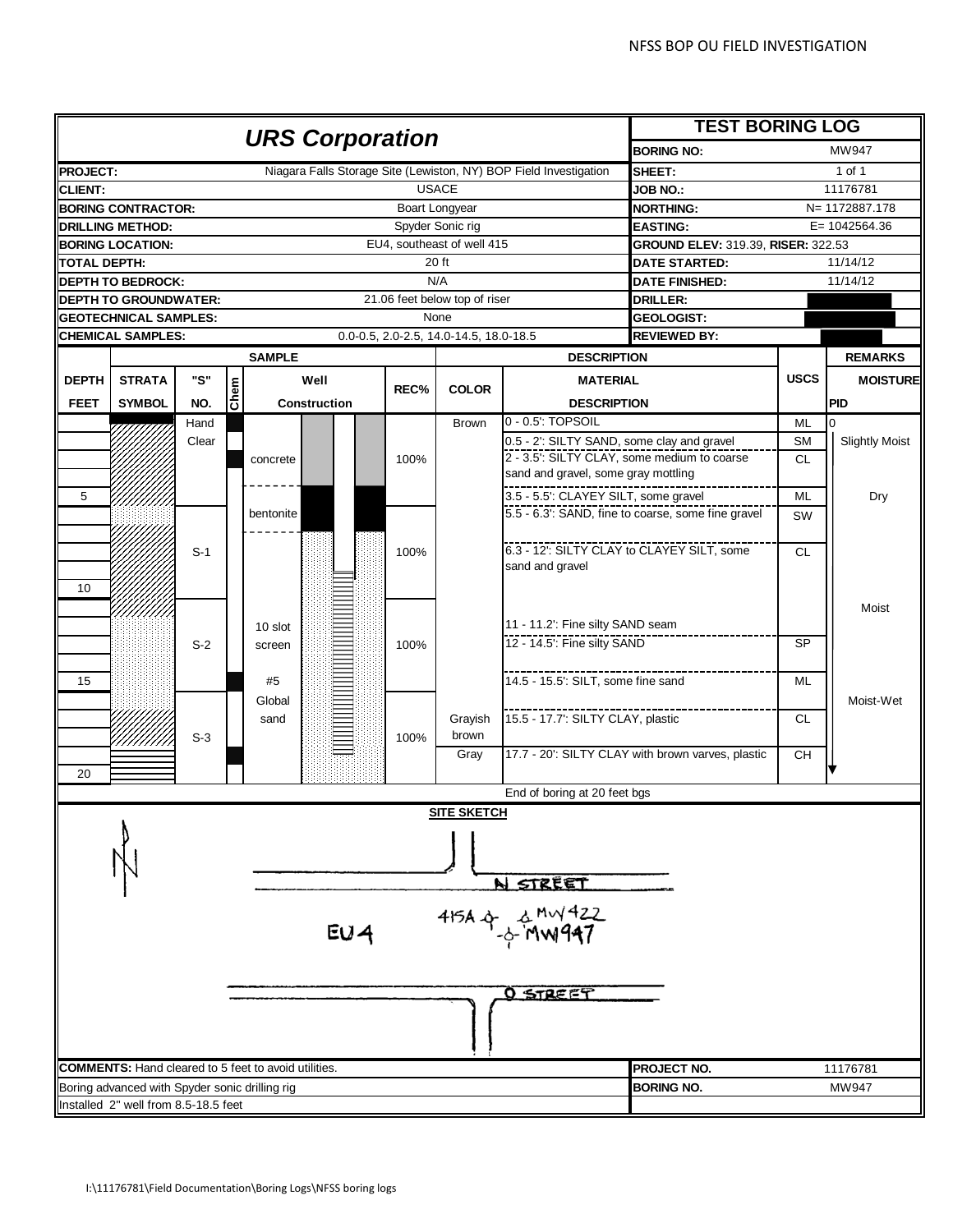|                     |                                                |                |      |                                                                   |              |                                        |                                                                              | <b>TEST BORING LOG</b>                              |             |                 |
|---------------------|------------------------------------------------|----------------|------|-------------------------------------------------------------------|--------------|----------------------------------------|------------------------------------------------------------------------------|-----------------------------------------------------|-------------|-----------------|
|                     |                                                |                |      | <b>URS Corporation</b>                                            |              |                                        |                                                                              | <b>BORING NO:</b>                                   |             | MW948           |
| <b>PROJECT:</b>     |                                                |                |      | Niagara Falls Storage Site (Lewiston, NY) BOP Field Investigation |              |                                        |                                                                              | SHEET:                                              |             | 1 of 1          |
| <b>CLIENT:</b>      |                                                |                |      |                                                                   |              | <b>USACE</b>                           |                                                                              | <b>JOB NO.:</b>                                     |             | 11176781        |
|                     | <b>BORING CONTRACTOR:</b>                      |                |      |                                                                   |              | <b>Boart Longyear</b>                  |                                                                              | <b>NORTHING:</b>                                    |             | N= 1173182.578  |
|                     | <b>DRILLING METHOD:</b>                        |                |      |                                                                   |              | Spyder Sonic rig                       |                                                                              | <b>EASTING:</b>                                     |             | E= 1042263.192  |
|                     | <b>BORING LOCATION:</b>                        |                |      | EU4, northwestern area north of well MW934                        |              |                                        |                                                                              | GROUND ELEV: 318.04, RISER: 321.04                  |             |                 |
| <b>TOTAL DEPTH:</b> |                                                |                |      |                                                                   |              | 15 <sub>ft</sub>                       |                                                                              | <b>DATE STARTED:</b>                                |             | 11/16/12        |
|                     | <b>DEPTH TO BEDROCK:</b>                       |                |      |                                                                   |              | N/A                                    |                                                                              | <b>DATE FINISHED:</b>                               |             | 11/16/12        |
|                     | <b>DEPTH TO GROUNDWATER:</b>                   |                |      |                                                                   |              | dry                                    |                                                                              | <b>DRILLER:</b>                                     |             |                 |
|                     | <b>GEOTECHNICAL SAMPLES:</b>                   |                |      |                                                                   |              | None                                   |                                                                              | <b>GEOLOGIST:</b>                                   |             |                 |
|                     | <b>CHEMICAL SAMPLES:</b>                       |                |      |                                                                   |              | 0.0-0.5, 5.5-6.0, 10.0-10.5, 13.0-13.5 |                                                                              | <b>REVIEWED BY:</b>                                 |             |                 |
|                     |                                                |                |      | <b>SAMPLE</b>                                                     |              |                                        | <b>DESCRIPTION</b>                                                           |                                                     |             | <b>REMARKS</b>  |
| <b>DEPTH</b>        | <b>STRATA</b>                                  | "S"            |      | Well                                                              |              |                                        | <b>MATERIAL</b>                                                              |                                                     | <b>USCS</b> | <b>MOISTURE</b> |
| <b>FEET</b>         | <b>SYMBOL</b>                                  | NO.            | Chem | Construction                                                      | REC%         | <b>COLOR</b>                           | <b>DESCRIPTION</b>                                                           |                                                     |             | <b>PID</b>      |
|                     |                                                |                |      |                                                                   |              |                                        | 0 - 0.3': TOPSOIL                                                            |                                                     |             |                 |
| 5                   |                                                | $S-1$          |      | concrete<br>bentonite                                             | 100%         | Brown                                  | gravel, hard                                                                 | 0.3' 9.0': SILTY CLAY, some coarse sand to coarse   | ML          | 0<br>Moist      |
| 10                  |                                                | $S-2$<br>$S-3$ |      | 10 slot<br>screen<br>#5<br>Global<br>sand                         | 100%<br>100% | Grayish<br>brown                       | 9.0 - 11': SILTY CLAY, trace sand and gravel,<br>slightly plastic<br>plastic | 11 - 14.5': SILTY CLAY, trace fine sand and gravel, |             | Very Moist      |
| 15                  |                                                |                |      |                                                                   |              | <b>Brn Gray</b>                        | 14.5 - 15': SILTY CLAY, very plastic                                         |                                                     | <b>CH</b>   | Wet             |
|                     |                                                |                |      |                                                                   |              |                                        | End of boring at 15 feet bgs                                                 |                                                     |             |                 |
|                     |                                                |                |      |                                                                   |              | <b>SITE SKETCH</b>                     |                                                                              |                                                     |             |                 |
|                     | 1 N                                            |                |      | MW948<br>$M W 934 \Leftrightarrow$                                |              |                                        | N STREE!                                                                     |                                                     |             |                 |
|                     |                                                |                |      |                                                                   | $E\cup 4$    |                                        | O STREET                                                                     |                                                     |             |                 |
|                     |                                                |                |      | <b>COMMENTS:</b> Hand cleared to 5.0 feet to avoid utilities.     |              |                                        |                                                                              | <b>PROJECT NO.</b>                                  |             | 11176781        |
|                     | Boring advanced with Spyder sonic drilling rig |                |      |                                                                   |              |                                        |                                                                              | <b>BORING NO.</b>                                   |             | MW948           |
|                     | Installed 2" well from 5-15 feet               |                |      |                                                                   |              |                                        |                                                                              |                                                     |             |                 |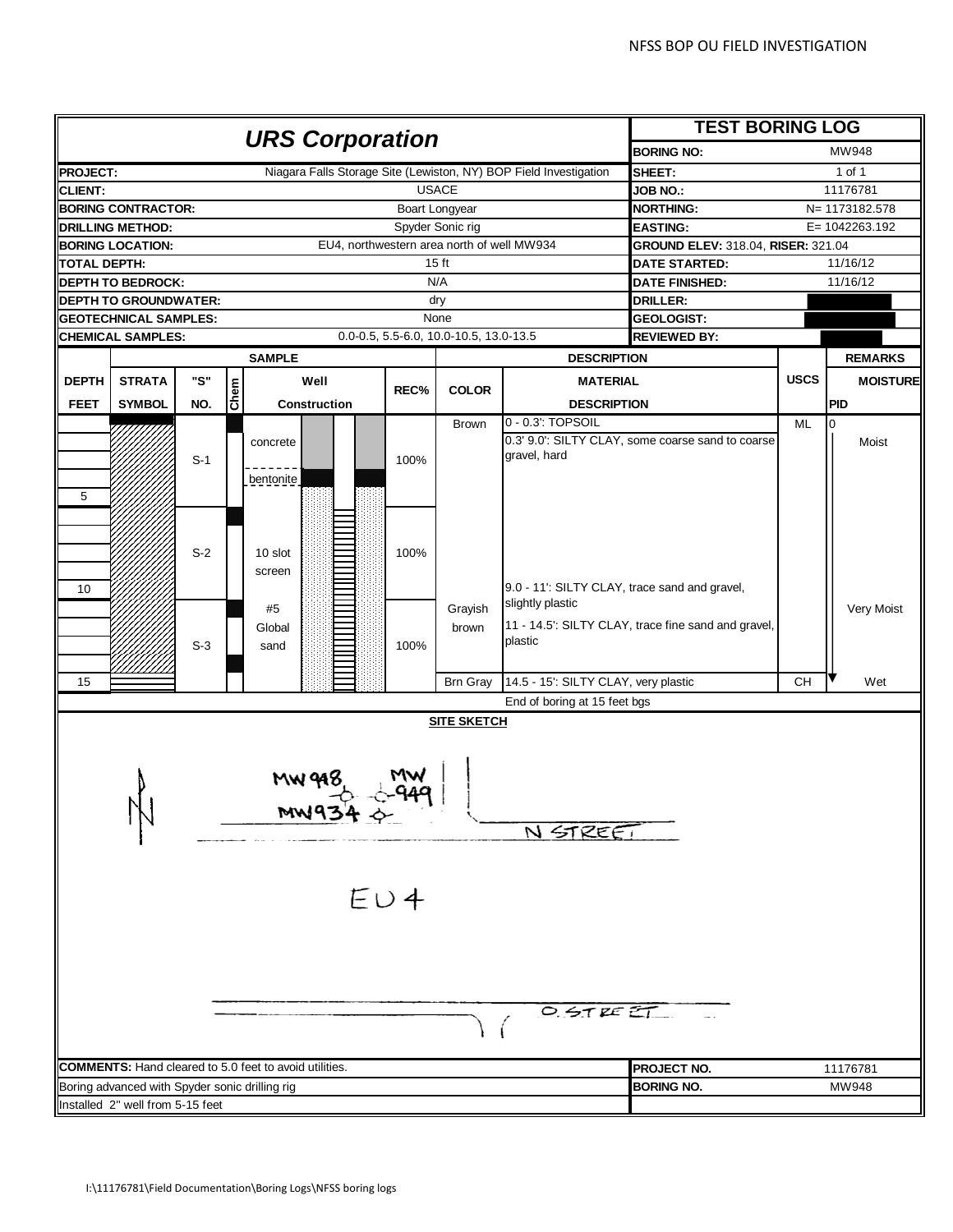|                     |                                                |       |      |                                                                   |      |                                            |                                                                    | <b>TEST BORING LOG</b>                              |             |                   |
|---------------------|------------------------------------------------|-------|------|-------------------------------------------------------------------|------|--------------------------------------------|--------------------------------------------------------------------|-----------------------------------------------------|-------------|-------------------|
|                     |                                                |       |      | <b>URS Corporation</b>                                            |      |                                            |                                                                    | <b>BORING NO:</b>                                   |             | MW949             |
| <b>PROJECT:</b>     |                                                |       |      | Niagara Falls Storage Site (Lewiston, NY) BOP Field Investigation |      |                                            |                                                                    | SHEET:                                              |             | 1 of 2            |
| <b>CLIENT:</b>      |                                                |       |      |                                                                   |      | <b>USACE</b>                               |                                                                    | <b>JOB NO.:</b>                                     |             | 11176781          |
|                     | <b>BORING CONTRACTOR:</b>                      |       |      |                                                                   |      | Boart Longyear                             |                                                                    | <b>NORTHING:</b>                                    |             | N= 1173182.892    |
|                     | <b>DRILLING METHOD:</b>                        |       |      |                                                                   |      | Spyder Sonic rig                           |                                                                    | <b>EASTING:</b>                                     |             | $E = 1042272.833$ |
|                     | <b>BORING LOCATION:</b>                        |       |      |                                                                   |      | EU4, northwestern area, just east of MW948 |                                                                    | <b>GROUND ELEV: 318.07, RISER: 320.96</b>           |             |                   |
| <b>TOTAL DEPTH:</b> |                                                |       |      |                                                                   |      | 40 ft                                      |                                                                    | <b>DATE STARTED:</b>                                |             | 11/15/12          |
|                     | <b>DEPTH TO BEDROCK:</b>                       |       |      |                                                                   |      | N/A                                        |                                                                    | <b>DATE FINISHED:</b>                               |             | 11/17/12          |
|                     | <b>DEPTH TO GROUNDWATER:</b>                   |       |      |                                                                   |      | 13.04 feet below top of riser              |                                                                    | DRILLER:                                            |             |                   |
|                     | <b>GEOTECHNICAL SAMPLES:</b>                   |       |      |                                                                   |      | None                                       |                                                                    | <b>GEOLOGIST:</b>                                   |             |                   |
|                     | <b>CHEMICAL SAMPLES:</b>                       |       |      |                                                                   |      | 0.0-0.5, 16.0-16.5, 29.5-30.0, 34.5-35.0   |                                                                    | <b>REVIEWED BY:</b>                                 |             |                   |
|                     |                                                |       |      | <b>SAMPLE</b>                                                     |      |                                            | <b>DESCRIPTION</b>                                                 |                                                     |             | <b>REMARKS</b>    |
| <b>DEPTH</b>        | <b>STRATA</b>                                  | "S"   |      | Well                                                              |      |                                            | <b>MATERIAL</b>                                                    |                                                     | <b>USCS</b> | <b>MOISTURE</b>   |
|                     |                                                | NO.   | Chem |                                                                   | REC% | <b>COLOR</b>                               |                                                                    |                                                     |             |                   |
| <b>FEET</b>         | <b>SYMBOL</b>                                  |       |      | Construction                                                      |      |                                            | <b>DESCRIPTION</b><br>Dk. Brown 0 - 0.25': TOPSOIL                 |                                                     |             | PID               |
|                     |                                                |       |      |                                                                   |      |                                            | 0.25 - 15': SILTY CLAY, some fine to coarse                        |                                                     | ML          | $\overline{0}$    |
|                     |                                                | $S-1$ |      |                                                                   |      | Brown to                                   | gravel, hard                                                       |                                                     | <b>CL</b>   | Moist             |
|                     |                                                |       |      |                                                                   | 100% | Reddish                                    |                                                                    |                                                     |             |                   |
| 5                   |                                                |       |      | 8" Casing<br>set 2' to                                            |      | Brown                                      |                                                                    |                                                     |             |                   |
|                     |                                                |       |      | 17'                                                               |      |                                            |                                                                    |                                                     |             |                   |
|                     |                                                |       |      |                                                                   |      |                                            |                                                                    |                                                     |             |                   |
|                     |                                                |       |      |                                                                   |      |                                            |                                                                    |                                                     |             |                   |
|                     |                                                | $S-2$ |      | bentonite                                                         | 100% |                                            |                                                                    |                                                     |             |                   |
| 10                  |                                                |       |      |                                                                   |      |                                            |                                                                    |                                                     |             |                   |
|                     |                                                |       |      |                                                                   |      |                                            |                                                                    |                                                     |             |                   |
|                     |                                                |       |      | grout                                                             |      | Grayish                                    | -some fine gravel, trace to some coarse sand                       |                                                     |             | Moist-wet         |
|                     |                                                | $S-3$ |      |                                                                   |      | <b>Brown</b>                               |                                                                    |                                                     |             |                   |
|                     |                                                |       |      |                                                                   | 100% |                                            |                                                                    |                                                     |             |                   |
| 15                  |                                                |       |      |                                                                   |      |                                            | 13 - 13.2': Fine sandy silt seam                                   |                                                     |             |                   |
|                     |                                                |       |      |                                                                   |      | Gray                                       | 13.8 - 14': Fine silty sand seam<br>15 - 22.6': SILTY CLAY to CLAY |                                                     | <b>CH</b>   |                   |
|                     |                                                | $S-4$ |      |                                                                   |      |                                            |                                                                    |                                                     |             | Wet               |
|                     |                                                |       |      |                                                                   |      |                                            | 15.6 - 15.8' and 16.6 - 16.7': Silty fine sand                     |                                                     |             |                   |
|                     |                                                |       |      |                                                                   | 100% |                                            |                                                                    |                                                     |             |                   |
|                     |                                                | $S-5$ |      |                                                                   |      |                                            |                                                                    |                                                     |             |                   |
| 20                  |                                                |       |      |                                                                   |      |                                            |                                                                    |                                                     |             |                   |
|                     |                                                |       |      |                                                                   |      |                                            |                                                                    |                                                     |             |                   |
|                     |                                                |       |      |                                                                   |      |                                            |                                                                    | 22.6 - 24': Silty SAND, fine to medium, some gravel |             |                   |
|                     |                                                | $S-6$ |      | bentonite                                                         | 100% |                                            |                                                                    |                                                     | <b>SM</b>   | Wet               |
|                     |                                                |       |      |                                                                   |      |                                            |                                                                    |                                                     |             |                   |
| 25                  |                                                |       |      |                                                                   |      |                                            | 24- 32.5": SILTY CLAY, plastic, trace gravel                       |                                                     | CH          |                   |
|                     |                                                |       |      |                                                                   |      |                                            | 24.8 - 25': Silty SAND seam, medium to coarse                      |                                                     |             |                   |
|                     |                                                |       |      |                                                                   |      |                                            |                                                                    |                                                     |             |                   |
|                     |                                                | $S-7$ |      |                                                                   | 100% |                                            |                                                                    |                                                     |             |                   |
|                     |                                                |       |      |                                                                   |      |                                            |                                                                    |                                                     |             |                   |
| 30                  |                                                |       |      | 10 slot                                                           |      |                                            |                                                                    |                                                     |             |                   |
|                     |                                                |       |      | screen                                                            |      |                                            |                                                                    |                                                     |             |                   |
|                     |                                                |       |      |                                                                   |      |                                            |                                                                    |                                                     |             |                   |
|                     |                                                | $S-8$ |      | #5                                                                | 100% |                                            | 32.5 - 34.5': SAND, silty medium-coarse, some<br>gravel            |                                                     | <b>SM</b>   |                   |
|                     |                                                |       |      | Global                                                            |      | Reddish                                    |                                                                    |                                                     |             |                   |
|                     |                                                |       |      | sand                                                              |      | Brown                                      |                                                                    |                                                     |             |                   |
| <b>COMMENTS:</b>    |                                                |       |      |                                                                   |      |                                            |                                                                    | PROJECT NO.                                         |             | 11176781          |
|                     | Boring advanced with Spyder sonic drilling rig |       |      |                                                                   |      |                                            |                                                                    | <b>BORING NO.</b>                                   |             | MW949             |
|                     |                                                |       |      | Installed 8" casing from 2- 17 feet, 2" well from 30-40 feet      |      |                                            |                                                                    |                                                     |             |                   |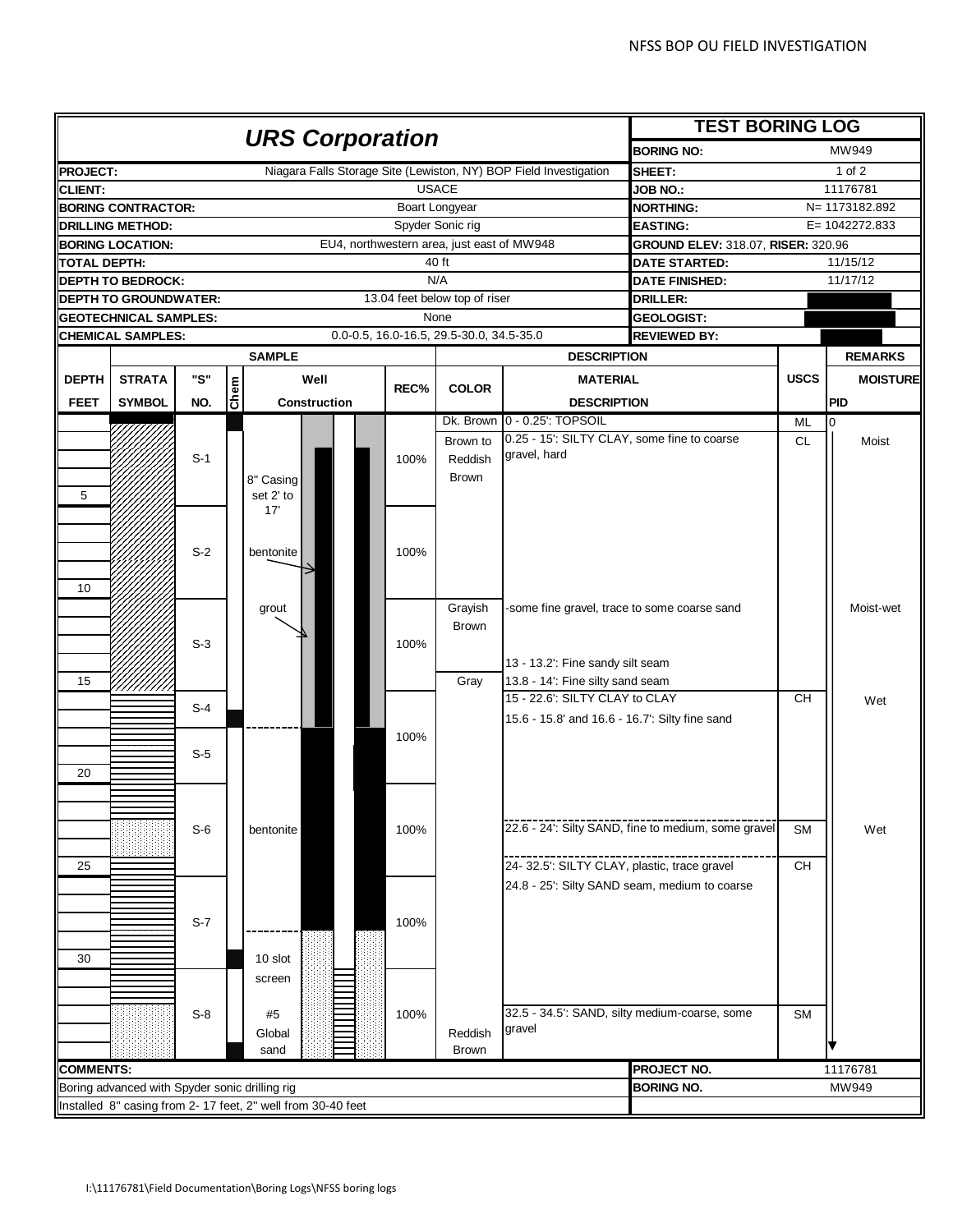|                         |                                                |       |      |                                                                   |           |                                          |                                                             | <b>TEST BORING LOG</b>                         |             |                   |
|-------------------------|------------------------------------------------|-------|------|-------------------------------------------------------------------|-----------|------------------------------------------|-------------------------------------------------------------|------------------------------------------------|-------------|-------------------|
|                         |                                                |       |      | <b>URS Corporation</b>                                            |           |                                          |                                                             | <b>BORING NO:</b>                              |             | MW949             |
| <b>PROJECT:</b>         |                                                |       |      | Niagara Falls Storage Site (Lewiston, NY) BOP Field Investigation |           |                                          |                                                             | SHEET:                                         |             | 2 of 2            |
| <b>CLIENT:</b>          |                                                |       |      |                                                                   |           | <b>USACE</b>                             |                                                             | <b>JOB NO.:</b>                                |             | 11176781          |
|                         | <b>BORING CONTRACTOR:</b>                      |       |      |                                                                   |           | Boart Longyear                           |                                                             | <b>NORTHING:</b>                               |             | N= 1173182.892    |
| <b>DRILLING METHOD:</b> |                                                |       |      |                                                                   |           | Spyder Sonic rig                         |                                                             | <b>EASTING:</b>                                |             | E= 1042272.833    |
| <b>BORING LOCATION:</b> |                                                |       |      | EU4, northwestern area, just east of MW948                        |           |                                          |                                                             | GROUND ELEV: 318.07, RISER: 320.96             |             |                   |
| TOTAL DEPTH:            |                                                |       |      |                                                                   |           | 40 ft                                    |                                                             | <b>DATE STARTED:</b>                           |             | 11/15/12          |
|                         | <b>DEPTH TO BEDROCK:</b>                       |       |      |                                                                   |           | N/A                                      |                                                             | <b>DATE FINISHED:</b>                          |             | 11/17/12          |
|                         | <b>DEPTH TO GROUNDWATER:</b>                   |       |      |                                                                   |           | 13.04 feet below top of riser            |                                                             | <b>DRILLER:</b>                                |             |                   |
|                         | <b>GEOTECHNICAL SAMPLES:</b>                   |       |      |                                                                   |           | None                                     |                                                             | <b>GEOLOGIST:</b>                              |             |                   |
|                         | <b>CHEMICAL SAMPLES:</b>                       |       |      |                                                                   |           | 0.0-0.5, 16.0-16.5, 29.5-30.0, 34.5-35.0 |                                                             | <b>REVIEWED BY:</b>                            |             |                   |
|                         |                                                |       |      | <b>SAMPLE</b>                                                     |           |                                          | <b>DESCRIPTION</b>                                          |                                                |             | <b>REMARKS</b>    |
| <b>DEPTH</b>            | <b>STRATA</b>                                  | "S"   |      | Well                                                              |           |                                          | <b>MATERIAL</b>                                             |                                                | <b>USCS</b> | <b>MOISTURE</b>   |
| <b>FEET</b>             | <b>SYMBOL</b>                                  | NO.   | Chem | <b>Construction</b>                                               | REC%      | <b>COLOR</b>                             | <b>DESCRIPTION</b>                                          |                                                |             | PID               |
|                         |                                                |       |      |                                                                   |           |                                          |                                                             | 34.5 - 37': SILTY SAND, some gravel. With Gray |             |                   |
|                         |                                                |       |      | #5                                                                |           | Reddish<br><b>Brown</b>                  | SILTY CLAY seams 35-35.5', 36.4-37'.                        |                                                | <b>SM</b>   | Wet<br>0          |
|                         |                                                | $S-9$ |      | Global<br>sand                                                    | 100%      | Brown                                    | 37 - 40': SILTY SAND, some coarse sand and<br>gravel, dense |                                                | <b>SM</b>   |                   |
| 40                      |                                                |       |      |                                                                   |           |                                          | - becomes reddish brown                                     |                                                |             |                   |
|                         |                                                |       |      |                                                                   |           |                                          |                                                             | End of boring at 40 feet bgs                   |             |                   |
|                         |                                                |       |      | <b>MW948</b><br>MW9                                               | $E\cup 4$ |                                          | N STREET                                                    | $0.5T$ RE ET                                   |             |                   |
| <b>COMMENTS:</b>        | Boring advanced with Spyder sonic drilling rig |       |      |                                                                   |           |                                          |                                                             | PROJECT NO.<br><b>BORING NO.</b>               |             | 11176781<br>MW949 |
|                         | Installed 2" well from 30-40 feet              |       |      |                                                                   |           |                                          |                                                             |                                                |             |                   |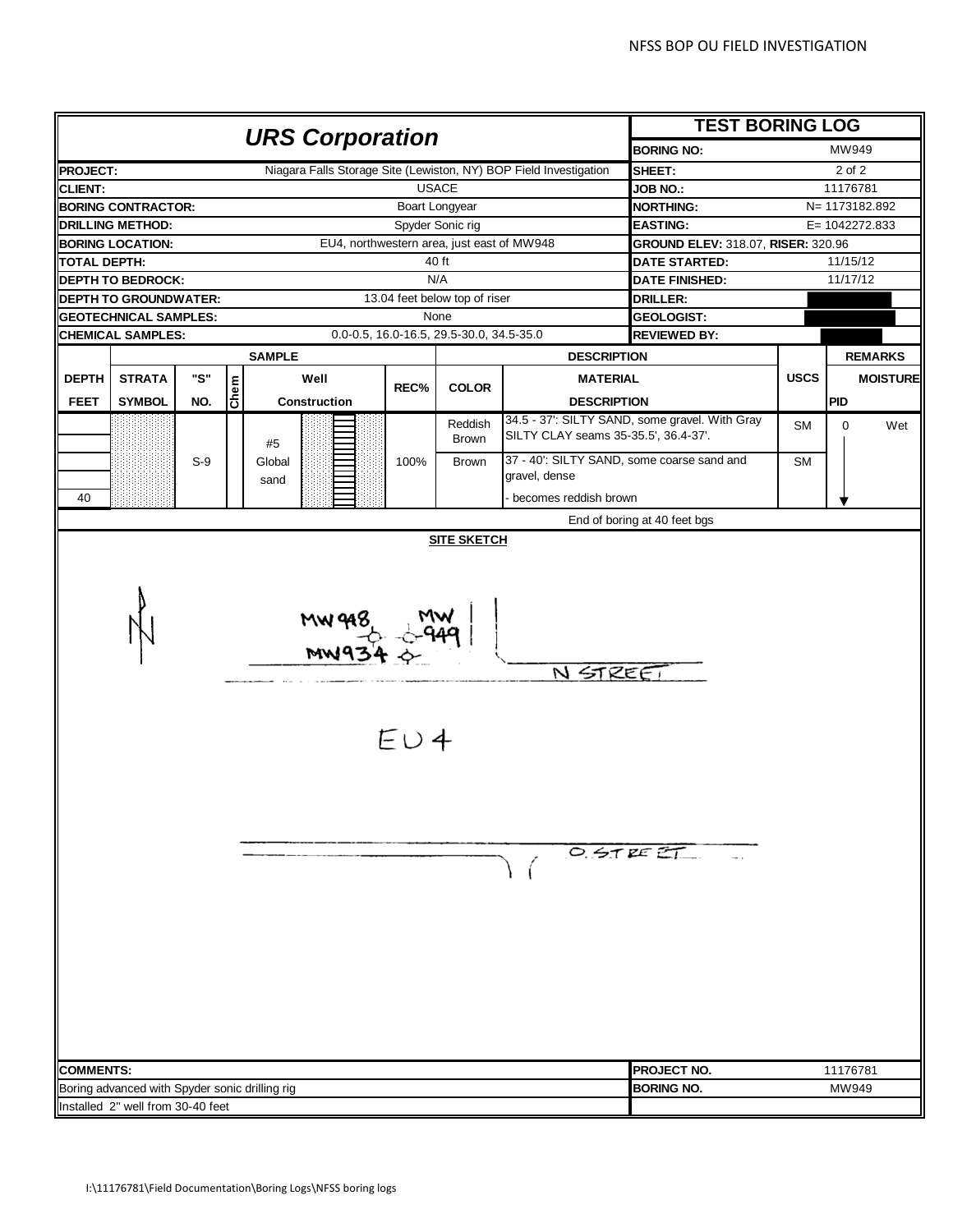|                                                |               |       |      | <b>URS Corporation</b>                                            |      |                                        |                                                | <b>TEST BORING LOG</b>                           |             |                 |
|------------------------------------------------|---------------|-------|------|-------------------------------------------------------------------|------|----------------------------------------|------------------------------------------------|--------------------------------------------------|-------------|-----------------|
|                                                |               |       |      |                                                                   |      |                                        |                                                | <b>BORING NO:</b>                                |             | MW950           |
| <b>PROJECT:</b>                                |               |       |      | Niagara Falls Storage Site (Lewiston, NY) BOP Field Investigation |      |                                        |                                                | SHEET:                                           |             | 1 of 1          |
| <b>CLIENT:</b>                                 |               |       |      |                                                                   |      | <b>USACE</b>                           |                                                | <b>JOB NO.:</b>                                  |             | 11176781        |
| <b>BORING CONTRACTOR:</b>                      |               |       |      |                                                                   |      | <b>Boart Longyear</b>                  |                                                | <b>NORTHING:</b>                                 |             | N= 1170882.707  |
| <b>DRILLING METHOD:</b>                        |               |       |      |                                                                   |      | Spyder Sonic rig                       |                                                | <b>EASTING:</b>                                  |             | E= 1040800.395  |
| <b>BORING LOCATION:</b>                        |               |       |      |                                                                   |      | EU10, south of IWCS near well 831      |                                                | GROUND ELEV: 319.12, RISER: 322.03               |             |                 |
| <b>TOTAL DEPTH:</b>                            |               |       |      |                                                                   |      | 20 ft                                  |                                                | <b>DATE STARTED:</b>                             |             | 11/11/12        |
| <b>DEPTH TO BEDROCK:</b>                       |               |       |      |                                                                   |      | N/A                                    |                                                | <b>DATE FINISHED:</b>                            |             | 11/11/12        |
| <b>DEPTH TO GROUNDWATER:</b>                   |               |       |      |                                                                   |      | 6.34 feet below top of riser           |                                                | <b>DRILLER:</b>                                  |             |                 |
| <b>GEOTECHNICAL SAMPLES:</b>                   |               |       |      |                                                                   |      | None                                   |                                                | <b>GEOLOGIST:</b>                                |             |                 |
| <b>CHEMICAL SAMPLES:</b>                       |               |       |      |                                                                   |      | 0.0-0.5, 2.0-2.5, 10.5-11.0, 15.0-15.5 |                                                | <b>REVIEWED BY:</b>                              |             |                 |
|                                                |               |       |      | <b>SAMPLE</b>                                                     |      |                                        | <b>DESCRIPTION</b>                             |                                                  |             | <b>REMARKS</b>  |
| <b>DEPTH</b>                                   | <b>STRATA</b> | "S"   |      | Well                                                              |      |                                        | <b>MATERIAL</b>                                |                                                  | <b>USCS</b> | <b>MOISTURE</b> |
| <b>FEET</b>                                    | <b>SYMBOL</b> | NO.   | Chem |                                                                   | REC% | <b>COLOR</b>                           | <b>DESCRIPTION</b>                             |                                                  |             | <b>PID</b>      |
|                                                |               |       |      | Construction                                                      |      |                                        |                                                |                                                  |             |                 |
|                                                |               |       |      |                                                                   |      | Brown                                  | 0 - 0.5': TOPSOIL                              |                                                  | ML          | $\overline{0}$  |
|                                                |               | Hand  |      | concrete                                                          |      |                                        | some sand and gravel                           | 0.5 - 13.5': CLAYEY SILT to SILTY CLAY, trace to |             | Moist           |
|                                                |               | Clear |      |                                                                   | 100% |                                        |                                                |                                                  |             |                 |
|                                                |               |       |      |                                                                   |      |                                        | 3': SILT seam, trace to some clay, trace sand  |                                                  |             |                 |
| 5                                              |               |       |      |                                                                   |      |                                        |                                                |                                                  |             |                 |
|                                                |               |       |      | bentonite                                                         |      |                                        | 5 - 7.2': Trace to some gravel, gray mottles   |                                                  |             |                 |
|                                                |               |       |      |                                                                   |      |                                        |                                                |                                                  |             |                 |
|                                                |               | $S-1$ |      |                                                                   | 70%  |                                        | 7.2 - 7.4' and 7.7 - 8.6': Fine SAND seams     |                                                  |             | Very moist      |
|                                                |               |       |      |                                                                   |      |                                        |                                                |                                                  | SM/SC       | Moist           |
| 10                                             |               |       |      |                                                                   |      |                                        |                                                |                                                  | <b>CL</b>   |                 |
|                                                |               |       |      | 10 slot                                                           |      |                                        |                                                |                                                  |             |                 |
|                                                |               |       |      | screen                                                            |      |                                        |                                                |                                                  |             |                 |
|                                                |               | $S-2$ |      |                                                                   | 100% |                                        | thin sand lens at 13.5 feet                    |                                                  |             |                 |
|                                                |               |       |      |                                                                   |      | Grayish                                |                                                | 13.5 - 17.5': SILTY CLAY, trace to some gravel,  |             |                 |
| 15                                             |               |       |      | #5                                                                |      | Brown                                  | very plastic                                   |                                                  |             |                 |
|                                                |               |       |      | Global                                                            |      |                                        |                                                |                                                  |             | Wet             |
|                                                |               |       |      | sand                                                              |      |                                        | Some thin silty sand partings                  |                                                  |             |                 |
|                                                |               | $S-3$ |      |                                                                   | 100% |                                        | 17.5 - 20.0': CLAY, trace gravel, very plastic |                                                  | <b>CH</b>   |                 |
|                                                |               |       |      |                                                                   |      | <b>Brownish</b>                        |                                                |                                                  |             |                 |
| 20                                             |               |       |      |                                                                   |      | Gray                                   |                                                |                                                  |             |                 |
|                                                |               |       |      |                                                                   |      |                                        | End of boring at 20 feet bgs                   |                                                  |             |                 |
|                                                |               |       |      |                                                                   |      | <b>SITE SKETCH</b>                     |                                                |                                                  |             |                 |
|                                                |               |       |      | MW950                                                             |      |                                        | MWGS                                           | MW960                                            |             |                 |
|                                                |               |       |      | MW 956                                                            |      |                                        |                                                | MW 959                                           |             |                 |
|                                                |               |       |      |                                                                   |      |                                        | MW957                                          |                                                  |             |                 |
|                                                |               |       |      |                                                                   |      |                                        |                                                | MW953                                            |             |                 |
|                                                |               |       |      | <b>COMMENTS:</b> Hand cleared to 5.0 feet to avoid utilities.     |      |                                        |                                                | PROJECT NO.                                      |             | 11176781        |
| Boring advanced with Spyder sonic drilling rig |               |       |      |                                                                   |      |                                        |                                                | <b>BORING NO.</b>                                |             | MW950           |
| Installed 2" well from 10-20 feet              |               |       |      |                                                                   |      |                                        |                                                |                                                  |             |                 |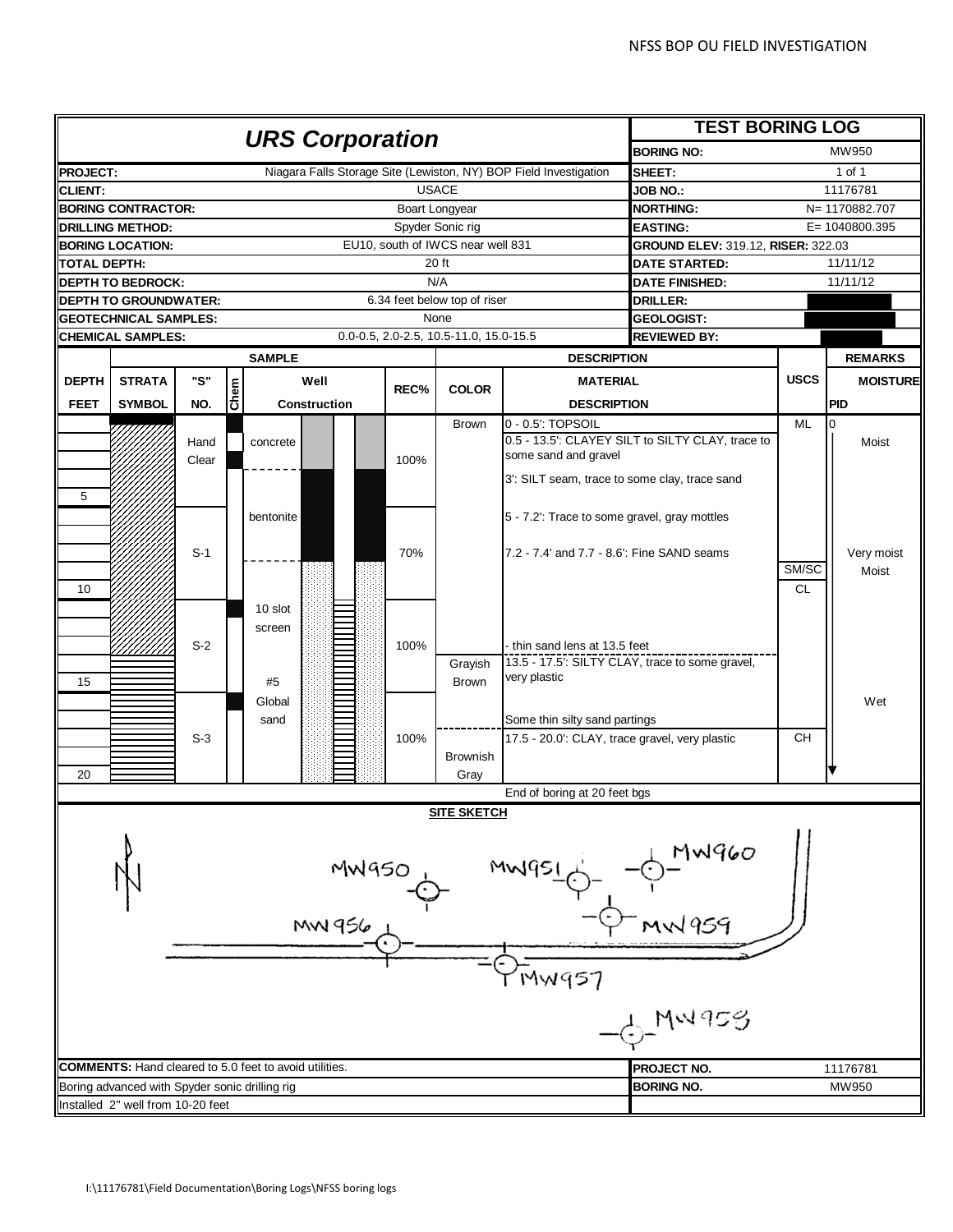|                                                               |      | <b>URS Corporation</b>                                            |      |                                          |                                               | <b>TEST BORING LOG</b>                    |             |                   |
|---------------------------------------------------------------|------|-------------------------------------------------------------------|------|------------------------------------------|-----------------------------------------------|-------------------------------------------|-------------|-------------------|
|                                                               |      |                                                                   |      |                                          |                                               | <b>BORING NO:</b>                         |             | MW951             |
| <b>PROJECT:</b>                                               |      | Niagara Falls Storage Site (Lewiston, NY) BOP Field Investigation |      |                                          |                                               | SHEET:                                    |             | 1 of 1            |
| <b>CLIENT:</b>                                                |      |                                                                   |      | <b>USACE</b>                             |                                               | <b>JOB NO.:</b>                           |             | 11176781          |
| <b>BORING CONTRACTOR:</b>                                     |      |                                                                   |      | Boart Longyear                           |                                               | <b>NORTHING:</b>                          |             | N= 1170894.878    |
| <b>DRILLING METHOD:</b>                                       |      |                                                                   |      | Spyder Sonic rig                         |                                               | <b>EASTING:</b>                           |             | $E = 1040961.694$ |
| <b>BORING LOCATION:</b>                                       |      |                                                                   |      | EU10, South side of IWCS near well 833   |                                               | <b>GROUND ELEV: 317.80, RISER: 320.84</b> |             |                   |
| TOTAL DEPTH:                                                  |      |                                                                   |      | 20 ft                                    |                                               | <b>DATE STARTED:</b>                      |             | 11/10/12          |
| <b>DEPTH TO BEDROCK:</b>                                      |      |                                                                   |      | N/A                                      |                                               | <b>DATE FINISHED:</b>                     |             | 11/11/12          |
| <b>DEPTH TO GROUNDWATER:</b>                                  |      |                                                                   |      | 7.36 feet below top of riser             |                                               | <b>DRILLER:</b>                           |             |                   |
| <b>GEOTECHNICAL SAMPLES:</b>                                  |      |                                                                   |      | None                                     |                                               | <b>GEOLOGIST:</b>                         |             |                   |
| <b>CHEMICAL SAMPLES:</b>                                      |      |                                                                   |      | 0.0-0.5, 15.0-15.5, 17.5-18.0, 18.5-19.0 |                                               | <b>REVIEWED BY:</b>                       |             |                   |
|                                                               |      | <b>SAMPLE</b>                                                     |      |                                          | <b>DESCRIPTION</b>                            |                                           |             | <b>REMARKS</b>    |
| "S"<br><b>STRATA</b><br><b>DEPTH</b>                          |      | Well                                                              | REC% | <b>COLOR</b>                             | <b>MATERIAL</b>                               |                                           | <b>USCS</b> | <b>MOISTURE</b>   |
| <b>SYMBOL</b><br>NO.<br><b>FEET</b>                           | Chem | <b>Construction</b>                                               |      |                                          | <b>DESCRIPTION</b>                            |                                           |             | PID               |
|                                                               |      |                                                                   |      | <b>Brown</b>                             | $0 - 0.5$ : TOPSOIL                           |                                           | ML          | $\overline{0}$    |
|                                                               |      | concrete                                                          |      |                                          | 0.5 - 5': CLAYEY SILT to SILTY CLAY, trace to |                                           |             | Moist             |
| HC                                                            |      |                                                                   | 100% |                                          | some sand and gravel                          |                                           |             |                   |
|                                                               |      |                                                                   |      |                                          |                                               |                                           |             |                   |
| 5                                                             |      |                                                                   |      |                                          |                                               |                                           |             |                   |
|                                                               |      | bentonite                                                         |      |                                          | 5 - 7': SILTY SAND, fine, trace gravel        |                                           |             | Wet               |
|                                                               |      |                                                                   |      |                                          |                                               |                                           | <b>SM</b>   |                   |
| $S-1$                                                         |      |                                                                   | 70%  |                                          | 7 - 10': 'SILTY CLAY, trace gravel, plastic   |                                           | <b>CL</b>   | Very Moist        |
|                                                               |      |                                                                   |      |                                          |                                               |                                           |             |                   |
| 10                                                            |      |                                                                   |      |                                          |                                               |                                           |             |                   |
|                                                               |      |                                                                   |      |                                          |                                               |                                           |             |                   |
|                                                               |      | 10 slot                                                           |      |                                          | 10 - 10.5': SILTY SAND, fine, some clay       |                                           | <b>SM</b>   | Moist             |
|                                                               |      | screen                                                            |      | Brown to                                 | 10.5 - 14: CLAY, trace silt and gravel        |                                           | <b>CL</b>   |                   |
| $S-2$                                                         |      |                                                                   | 100% | Gray                                     |                                               |                                           |             |                   |
|                                                               |      |                                                                   |      |                                          |                                               |                                           |             |                   |
| 15                                                            |      | #5                                                                |      | Grayish                                  | 14 - 17': CLAYEY SILT, some fine gravel       |                                           | ML          | Very moist        |
|                                                               |      | Global                                                            |      | <b>Brown</b>                             |                                               |                                           |             |                   |
|                                                               |      | sand                                                              |      |                                          | 16.5 - 17': CLAY, trace silt.                 |                                           |             | Moist             |
| $S-3$                                                         |      |                                                                   | 100% | <b>Brownish</b>                          | 17 - 20': CLAY, trace silt                    |                                           | <b>CH</b>   |                   |
|                                                               |      |                                                                   |      | Gray                                     |                                               |                                           |             |                   |
| 20                                                            |      |                                                                   |      |                                          | trace gravel                                  |                                           |             |                   |
|                                                               |      |                                                                   |      |                                          | End of boring at 20 feet bgs                  |                                           |             |                   |
|                                                               |      |                                                                   |      | <b>SITE SKETCH</b>                       |                                               |                                           |             |                   |
|                                                               |      |                                                                   |      |                                          |                                               | 1W96c                                     |             |                   |
|                                                               |      | MW950                                                             |      | MW95                                     |                                               |                                           |             |                   |
|                                                               |      |                                                                   |      |                                          |                                               |                                           |             |                   |
|                                                               |      |                                                                   |      |                                          |                                               |                                           |             |                   |
|                                                               |      | MW 956                                                            |      |                                          |                                               | MW 959                                    |             |                   |
|                                                               |      |                                                                   |      |                                          |                                               |                                           |             |                   |
|                                                               |      |                                                                   |      |                                          |                                               |                                           |             |                   |
|                                                               |      |                                                                   |      |                                          | MW957                                         |                                           |             |                   |
|                                                               |      |                                                                   |      |                                          |                                               |                                           |             |                   |
|                                                               |      |                                                                   |      |                                          |                                               |                                           |             |                   |
|                                                               |      |                                                                   |      |                                          |                                               | $4 - M = 958$                             |             |                   |
|                                                               |      |                                                                   |      |                                          |                                               |                                           |             |                   |
| <b>COMMENTS:</b> Hand cleared to 5.0 feet to avoid utilities. |      |                                                                   |      |                                          |                                               | PROJECT NO.                               |             | 11176781          |
| Boring advanced with Spyder sonic drilling rig                |      |                                                                   |      |                                          |                                               | <b>BORING NO.</b>                         |             | MW951             |
| Installed 2" well from 10-20 feet                             |      |                                                                   |      |                                          |                                               |                                           |             |                   |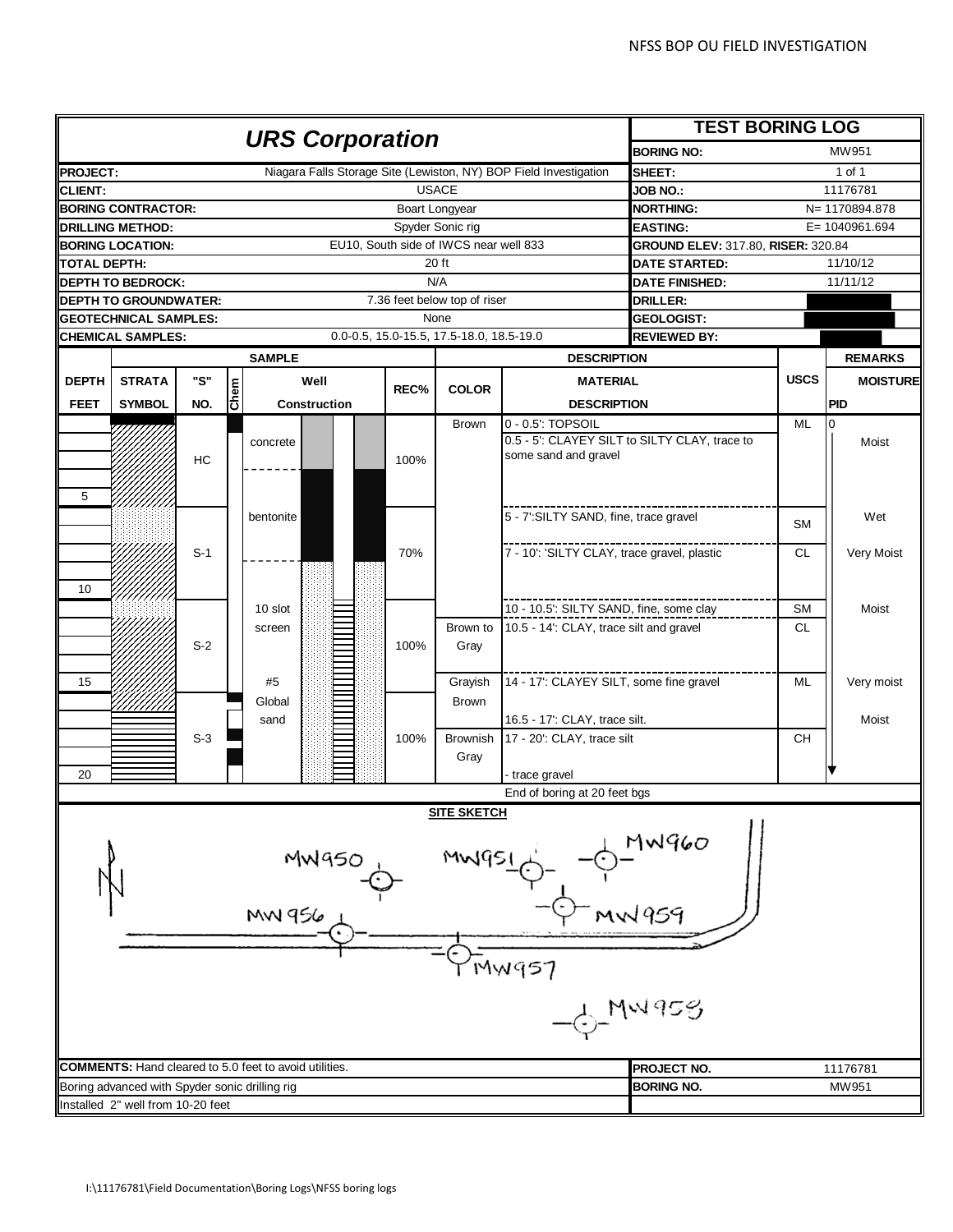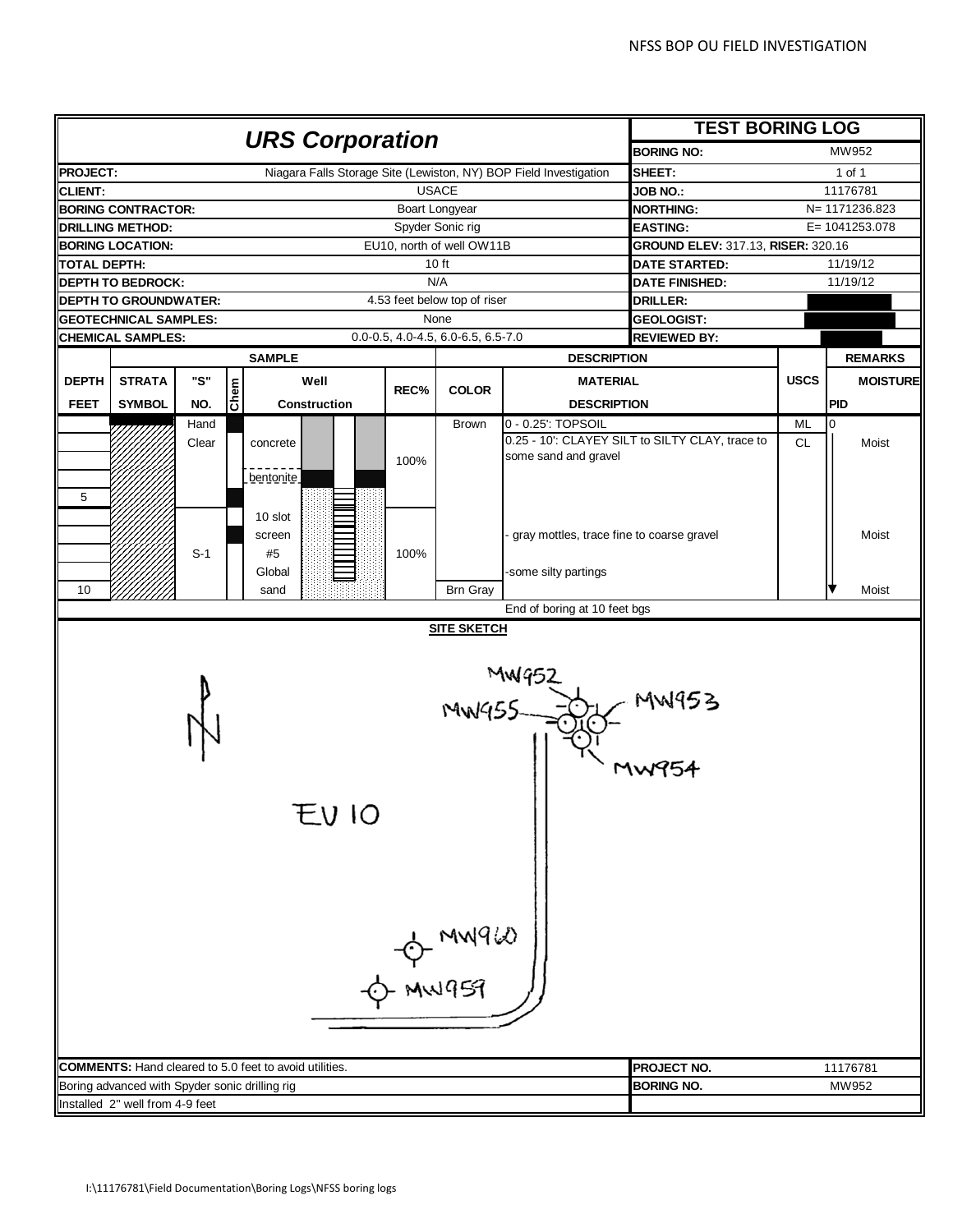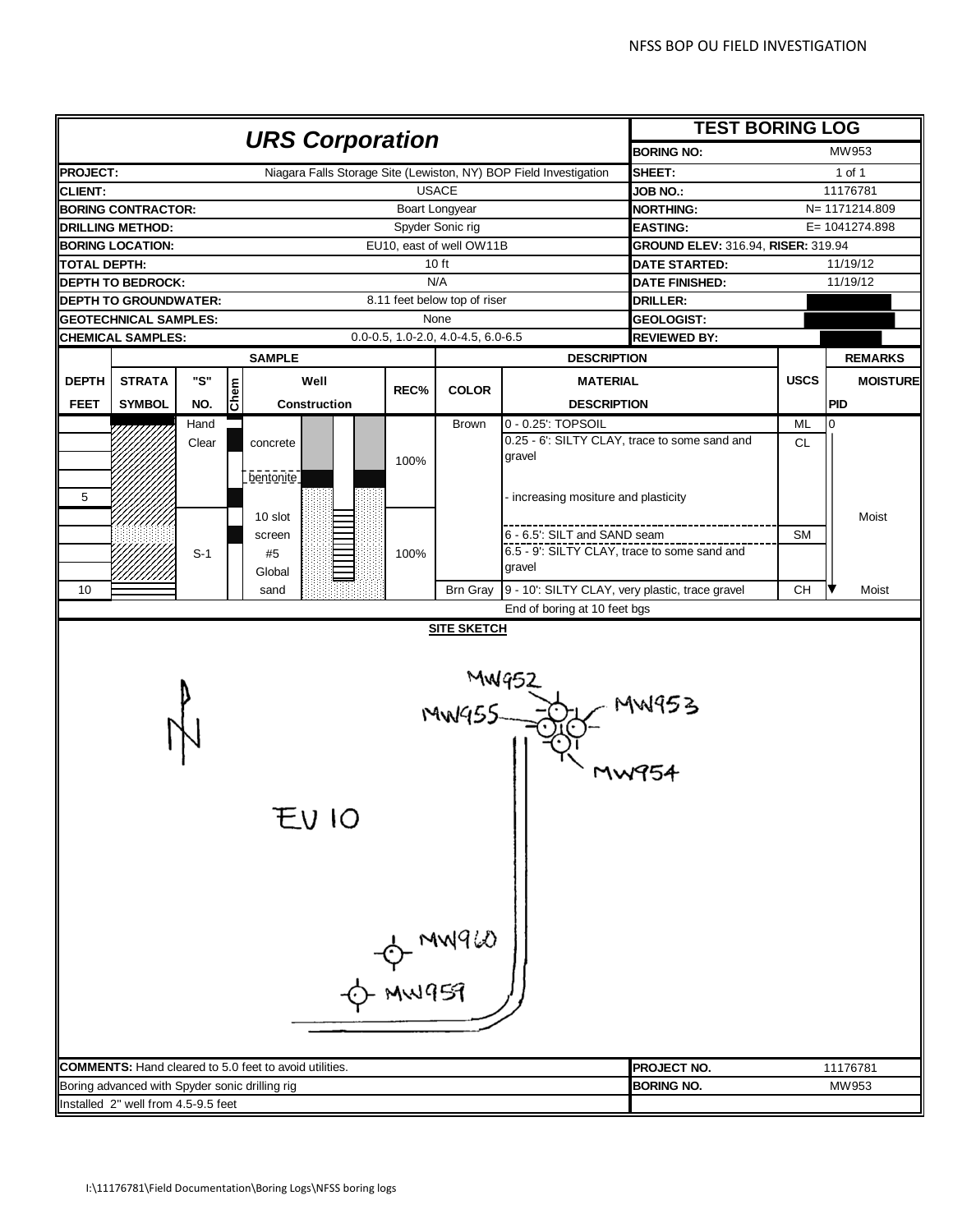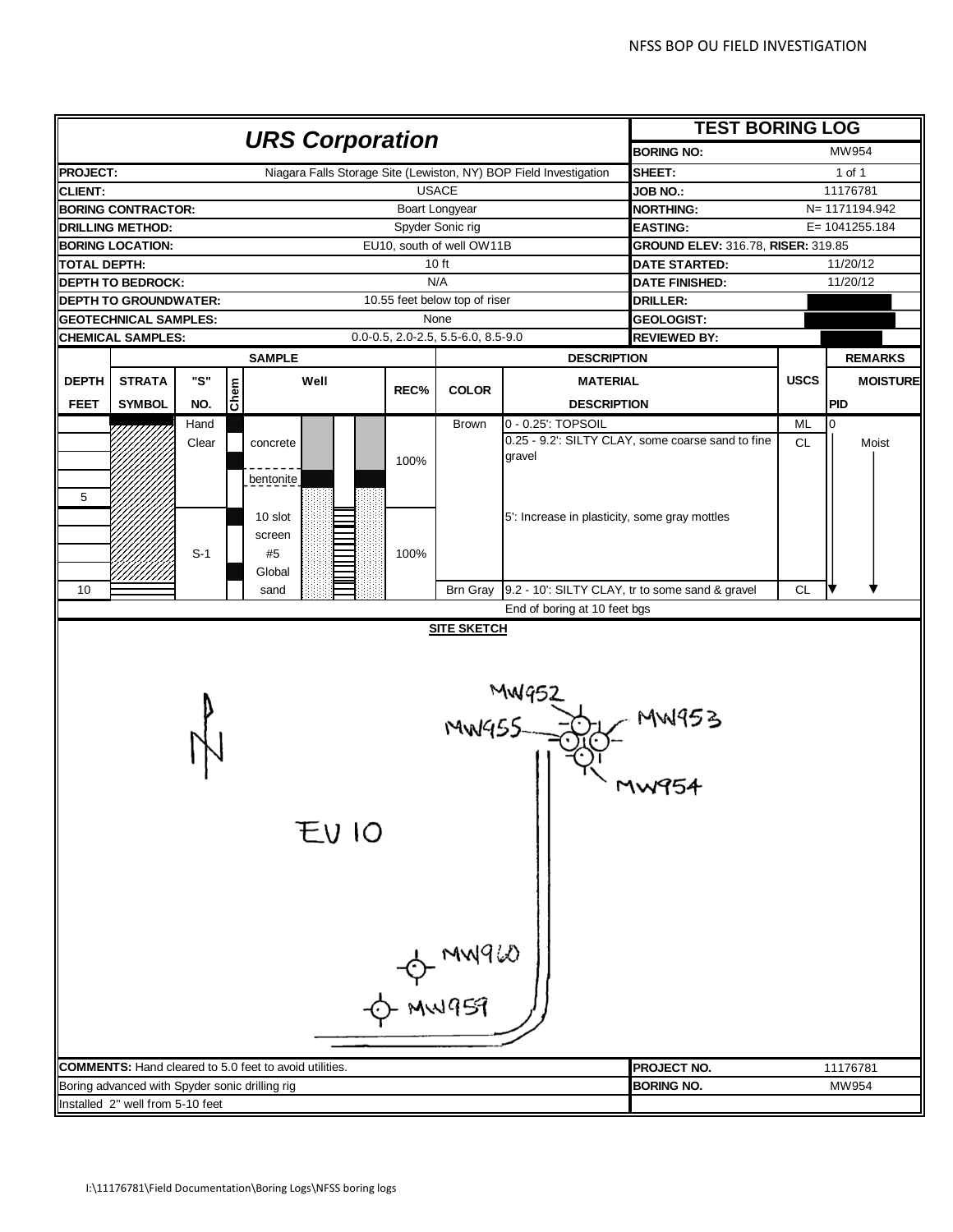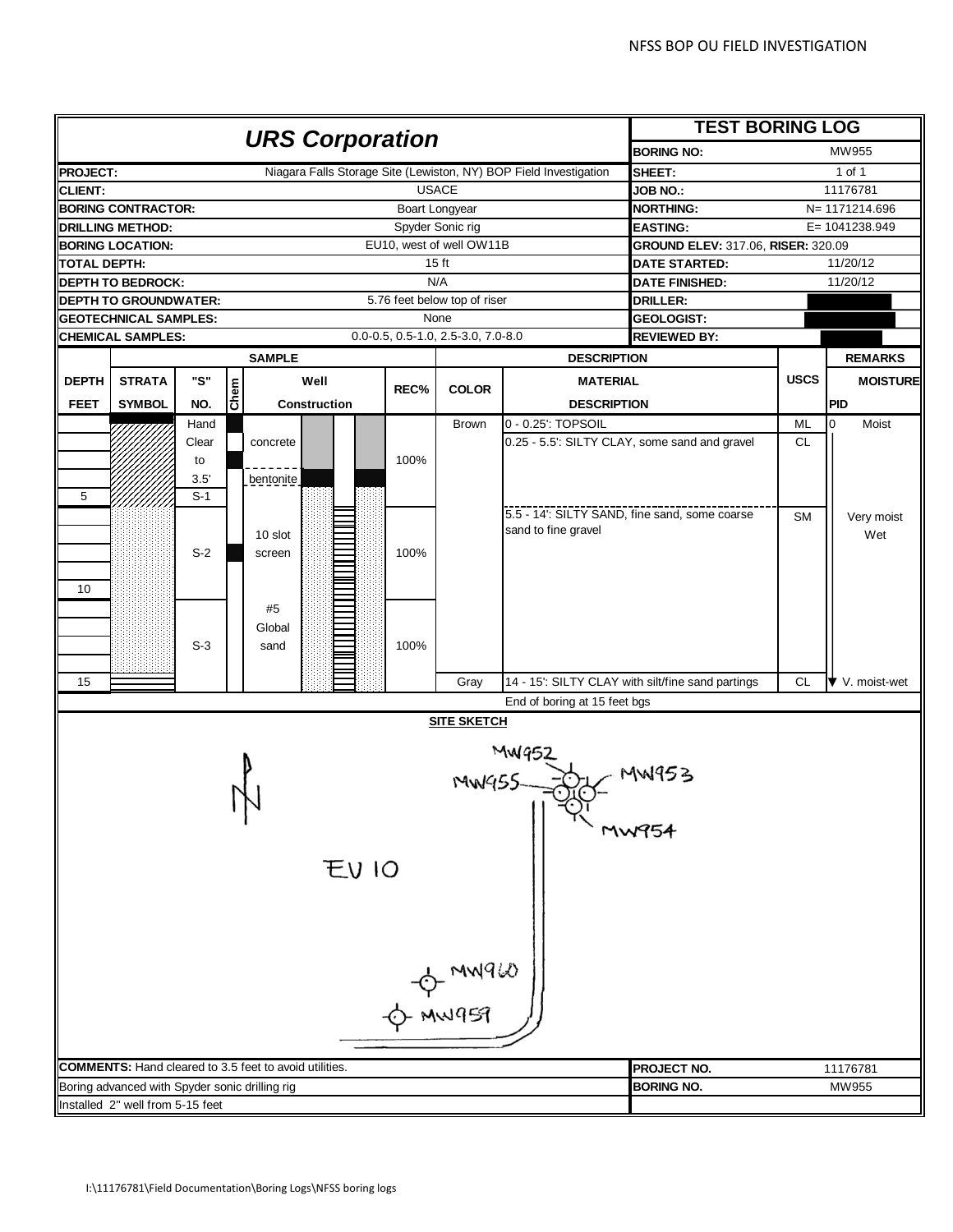|                 |                                                |       |      |                                                               |      |                                        |                                                                     | <b>TEST BORING LOG</b>                           |             |                 |
|-----------------|------------------------------------------------|-------|------|---------------------------------------------------------------|------|----------------------------------------|---------------------------------------------------------------------|--------------------------------------------------|-------------|-----------------|
|                 |                                                |       |      | <b>URS Corporation</b>                                        |      |                                        |                                                                     | <b>BORING NO:</b>                                |             | MW956           |
| <b>PROJECT:</b> |                                                |       |      |                                                               |      |                                        | Niagara Falls Storage Site (Lewiston, NY) BOP Field Investigation   | SHEET:                                           |             | 1 of 1          |
| <b>CLIENT:</b>  |                                                |       |      |                                                               |      | <b>USACE</b>                           |                                                                     | JOB NO.:                                         |             | 11176781        |
|                 | <b>BORING CONTRACTOR:</b>                      |       |      |                                                               |      | <b>Boart Longyear</b>                  |                                                                     | <b>NORTHING:</b>                                 |             | N= 1170812.661  |
|                 | <b>DRILLING METHOD:</b>                        |       |      |                                                               |      | Spyder Sonic rig                       |                                                                     | <b>EASTING:</b>                                  |             | E= 1040758.599  |
|                 | <b>BORING LOCATION:</b>                        |       |      |                                                               |      | EU10, south of IWCS near fence         |                                                                     | GROUND ELEV: 320.14, RISER: 323.13               |             |                 |
| TOTAL DEPTH:    |                                                |       |      |                                                               |      | 20 ft                                  |                                                                     | <b>DATE STARTED:</b>                             |             | 11/12/12        |
|                 | <b>DEPTH TO BEDROCK:</b>                       |       |      |                                                               |      | N/A                                    |                                                                     | <b>DATE FINISHED:</b>                            |             | 11/12/12        |
|                 | <b>DEPTH TO GROUNDWATER:</b>                   |       |      |                                                               |      | 9.42 feet below top of riser           |                                                                     | <b>DRILLER:</b>                                  |             |                 |
|                 | <b>GEOTECHNICAL SAMPLES:</b>                   |       |      |                                                               |      | None                                   |                                                                     | <b>GEOLOGIST:</b>                                |             |                 |
|                 | <b>CHEMICAL SAMPLES:</b>                       |       |      |                                                               |      | 0.0-0.5, 2.0-3.0, 15.5-16.0, 16.5-17.0 |                                                                     | <b>REVIEWED BY:</b>                              |             |                 |
|                 |                                                |       |      | <b>SAMPLE</b>                                                 |      |                                        | <b>DESCRIPTION</b>                                                  |                                                  |             | <b>REMARKS</b>  |
| <b>DEPTH</b>    | <b>STRATA</b>                                  | "S"   |      | Well                                                          |      |                                        | <b>MATERIAL</b>                                                     |                                                  | <b>USCS</b> | <b>MOISTURE</b> |
|                 |                                                |       | Chem |                                                               | REC% | <b>COLOR</b>                           |                                                                     |                                                  |             |                 |
| <b>FEET</b>     | <b>SYMBOL</b>                                  | NO.   |      | <b>Construction</b>                                           |      |                                        | <b>DESCRIPTION</b>                                                  |                                                  |             | <b>PID</b>      |
|                 |                                                |       |      |                                                               |      | Brown                                  | 0 - 0.25': TOPSOIL<br>0.25 -5.2': SILTY CLAY, trace to some fine to |                                                  | <b>ML</b>   | 0               |
|                 |                                                | Hand  |      | concrete                                                      |      |                                        | coarse sand and gravel                                              |                                                  | <b>CL</b>   | Moist           |
|                 |                                                | Clear |      |                                                               | 100% |                                        |                                                                     |                                                  |             |                 |
|                 |                                                |       |      |                                                               |      |                                        |                                                                     |                                                  |             |                 |
| 5               |                                                |       |      |                                                               |      |                                        | - some gray mottles                                                 |                                                  |             |                 |
|                 |                                                |       |      | bentonite                                                     |      |                                        | 5.2 - 6': SAND, fine, silty                                         |                                                  | <b>SM</b>   | Moist           |
|                 |                                                |       |      |                                                               |      |                                        | and coarse sand                                                     | 6 - 14': SILTY CLAY to CLAYEY SILT, trace gravel | <b>CL</b>   |                 |
|                 |                                                | $S-1$ |      |                                                               | 100% |                                        |                                                                     |                                                  |             |                 |
|                 |                                                |       |      |                                                               |      |                                        |                                                                     |                                                  |             |                 |
| 10              |                                                |       |      |                                                               |      |                                        | -trace fine gravel                                                  |                                                  |             | Moist           |
|                 |                                                |       |      |                                                               |      |                                        |                                                                     |                                                  |             |                 |
|                 |                                                |       |      | 10 slot                                                       |      | Grayish                                |                                                                     |                                                  |             |                 |
|                 |                                                | $S-2$ |      | screen                                                        | 100% | brown                                  |                                                                     |                                                  |             |                 |
|                 |                                                |       |      |                                                               |      |                                        |                                                                     |                                                  |             |                 |
| 15              |                                                |       |      |                                                               |      | Brown                                  | trace cobble                                                        | 14 - 16': SILTY SAND, fine, some coarse sand,    | <b>SM</b>   |                 |
|                 |                                                |       |      | #5                                                            |      |                                        |                                                                     |                                                  |             |                 |
|                 |                                                |       |      | Global                                                        |      | Gray                                   | 16 - 16.5': SILTY CLAY, plastic                                     |                                                  | <b>CH</b>   | Wet             |
|                 |                                                | $S-3$ |      | sand                                                          | 70%  |                                        | 16.5 - 17': Silty fine SAND seam                                    |                                                  | <b>SM</b>   |                 |
|                 |                                                |       |      |                                                               |      |                                        | 17 - 20': SILTY CLAY, plastic                                       |                                                  | <b>CH</b>   |                 |
| 20              |                                                |       |      |                                                               |      |                                        |                                                                     |                                                  |             |                 |
|                 |                                                |       |      |                                                               |      |                                        | End of boring at 20 feet bgs                                        |                                                  |             |                 |
|                 |                                                |       |      | <b>MW950</b><br>MW 956                                        |      | <u>SITE SKETCH</u><br>MW95<br>MW957    | MW 959                                                              | 1W960<br>MW953                                   |             |                 |
|                 |                                                |       |      | <b>COMMENTS:</b> Hand cleared to 5.0 feet to avoid utilities. |      |                                        |                                                                     | PROJECT NO.                                      |             | 11176781        |
|                 | Boring advanced with Spyder sonic drilling rig |       |      |                                                               |      |                                        |                                                                     | <b>BORING NO.</b>                                |             | MW956           |
|                 | Installed 2" well from 10-20 feet              |       |      |                                                               |      |                                        |                                                                     |                                                  |             |                 |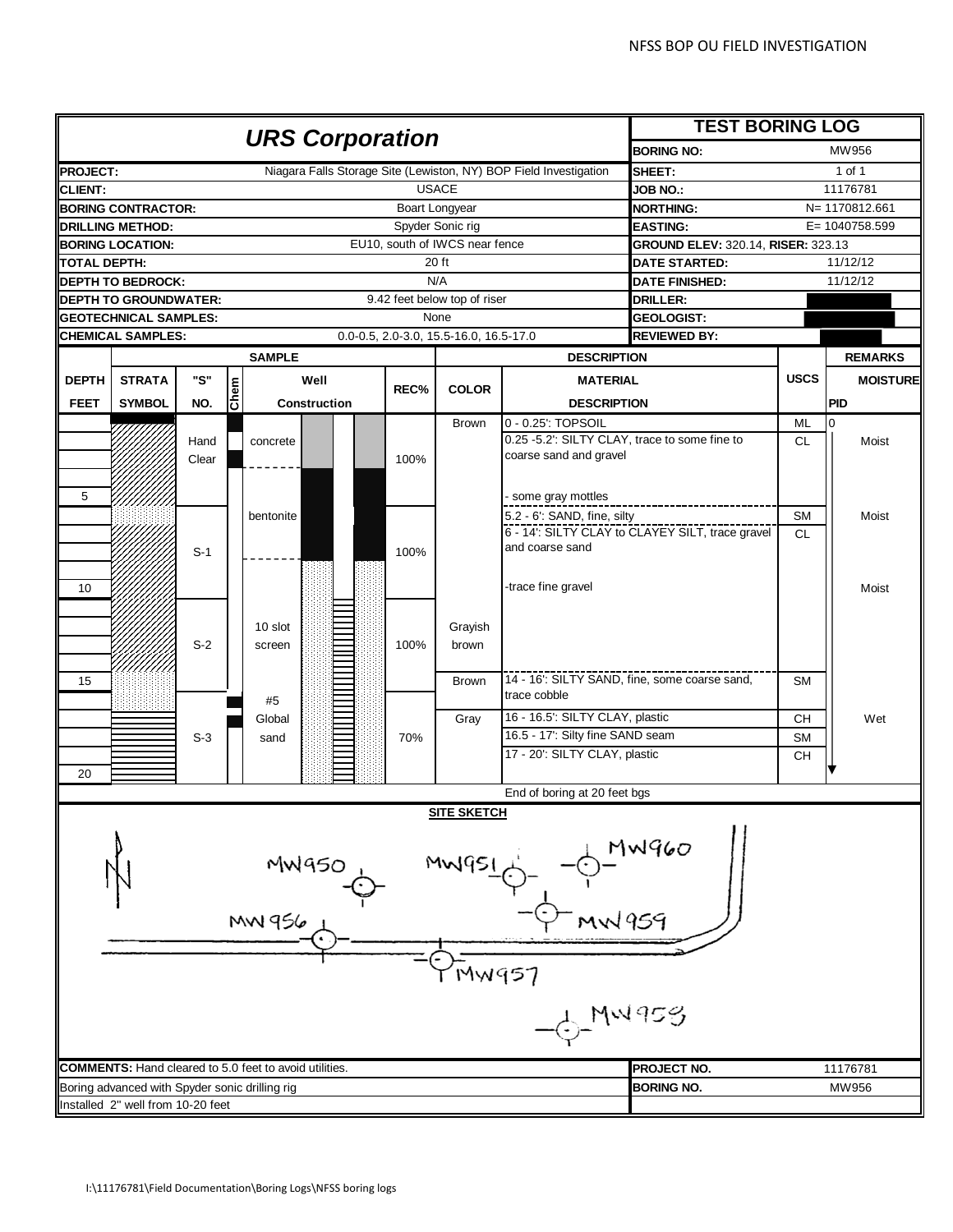|                 |                                                |       |      |                                                             |      |                                    |                                                                   | <b>TEST BORING LOG</b>                       |             |                   |
|-----------------|------------------------------------------------|-------|------|-------------------------------------------------------------|------|------------------------------------|-------------------------------------------------------------------|----------------------------------------------|-------------|-------------------|
|                 |                                                |       |      | <b>URS Corporation</b>                                      |      |                                    |                                                                   | <b>BORING NO:</b>                            |             | MW957             |
| <b>PROJECT:</b> |                                                |       |      |                                                             |      |                                    | Niagara Falls Storage Site (Lewiston, NY) BOP Field Investigation | SHEET:                                       |             | 1 of 1            |
| <b>CLIENT:</b>  |                                                |       |      |                                                             |      | <b>USACE</b>                       |                                                                   | <b>JOB NO.:</b>                              |             | 11176781          |
|                 | <b>BORING CONTRACTOR:</b>                      |       |      |                                                             |      | Boart Longyear                     |                                                                   | <b>NORTHING:</b>                             |             | N= 1170788.680    |
|                 | <b>DRILLING METHOD:</b>                        |       |      |                                                             |      | Spyder Sonic rig                   |                                                                   | <b>EASTING:</b>                              |             | $E = 1040883.536$ |
|                 | <b>BORING LOCATION:</b>                        |       |      |                                                             |      | EU10, south of IWCS near fence     |                                                                   | GROUND ELEV: 321.46, RISER: 324.48           |             |                   |
| TOTAL DEPTH:    |                                                |       |      |                                                             |      | 15 <sub>ft</sub>                   |                                                                   | <b>DATE STARTED:</b>                         |             | 11/13/12          |
|                 | <b>DEPTH TO BEDROCK:</b>                       |       |      |                                                             |      | N/A                                |                                                                   | <b>DATE FINISHED:</b>                        |             | 11/13/12          |
|                 | <b>DEPTH TO GROUNDWATER:</b>                   |       |      |                                                             |      | 9.89 feet below top of riser       |                                                                   | <b>DRILLER:</b>                              |             |                   |
|                 | <b>GEOTECHNICAL SAMPLES:</b>                   |       |      |                                                             |      | None                               |                                                                   | GEOLOGIST:                                   |             |                   |
|                 | <b>CHEMICAL SAMPLES:</b>                       |       |      |                                                             |      | 0.0-0.5, 2.0-2.5, 4.0-4.5, 7.0-7.5 |                                                                   | <b>REVIEWED BY:</b>                          |             |                   |
|                 |                                                |       |      | <b>SAMPLE</b>                                               |      |                                    | <b>DESCRIPTION</b>                                                |                                              |             | <b>REMARKS</b>    |
| <b>DEPTH</b>    | <b>STRATA</b>                                  | "S"   |      | Well                                                        |      |                                    | <b>MATERIAL</b>                                                   |                                              | <b>USCS</b> | <b>MOISTURE</b>   |
| <b>FEET</b>     | <b>SYMBOL</b>                                  | NO.   | Chem |                                                             | REC% | <b>COLOR</b>                       | <b>DESCRIPTION</b>                                                |                                              |             | PID               |
|                 |                                                |       |      | Construction                                                |      |                                    |                                                                   |                                              |             |                   |
|                 |                                                | HC    |      |                                                             |      | <b>Brown</b>                       | 0 - 0.25': TOPSOIL                                                | 0.25 - 5.8': SILTY CLAY to CLAYEY SILT, some | ML          | 0                 |
|                 |                                                |       |      | concrete                                                    |      |                                    | sand to coarse gravel                                             |                                              | <b>CL</b>   | Moist             |
|                 |                                                |       |      |                                                             | 100% |                                    |                                                                   |                                              |             |                   |
|                 |                                                |       |      | bentonite                                                   |      |                                    |                                                                   |                                              |             |                   |
| 5               |                                                |       |      |                                                             |      |                                    |                                                                   |                                              |             |                   |
|                 |                                                |       |      | 10 slot                                                     |      |                                    |                                                                   |                                              |             |                   |
|                 |                                                |       |      | screen                                                      |      |                                    | 5.8 - 8.0': SILTY SAND                                            |                                              | <b>SM</b>   | Wet               |
|                 |                                                | $S-1$ |      |                                                             | 100% |                                    |                                                                   |                                              |             |                   |
|                 |                                                |       |      | #5                                                          |      |                                    | 8 - 9.8': SILTY CLAY, trace coarse sand                           |                                              | <b>CL</b>   |                   |
| 10              |                                                |       |      | Global                                                      |      |                                    |                                                                   |                                              |             |                   |
|                 |                                                |       |      | sand                                                        |      |                                    | 9.8 - 10.8': SAND, fine, some gravel                              |                                              | SP          | Wet               |
|                 |                                                |       |      |                                                             |      | Brown to                           | 10.8 - 14': SILTY CLAY                                            |                                              | <b>CL</b>   |                   |
|                 |                                                | $S-2$ |      |                                                             | 100% | Grayish                            |                                                                   |                                              |             |                   |
|                 |                                                |       |      |                                                             |      | Brown                              |                                                                   |                                              |             |                   |
| 15              |                                                |       |      |                                                             |      | Gray                               | 14 - 15': CLAY, trace silt, some brown varves                     |                                              | <b>CH</b>   |                   |
|                 |                                                |       |      |                                                             |      |                                    | End of boring at 15 feet bgs                                      |                                              |             |                   |
|                 |                                                |       |      |                                                             |      | <b>SITE SKETCH</b>                 |                                                                   |                                              |             |                   |
|                 | ı                                              |       |      | <b>MW950</b><br>MW 956 1                                    |      | $MMLIGC + 1$                       |                                                                   | MW960<br><b>MW959</b>                        |             |                   |
|                 |                                                |       |      |                                                             |      |                                    | mwq57                                                             |                                              |             |                   |
|                 |                                                |       |      |                                                             |      |                                    | $-6 -$ MW958                                                      |                                              |             |                   |
|                 |                                                |       |      | <b>COMMENTS:</b> Hand cleared to 5 feet to avoid utilities. |      |                                    |                                                                   | <b>PROJECT NO.</b>                           |             | 11176781          |
|                 | Boring advanced with Spyder sonic drilling rig |       |      |                                                             |      |                                    |                                                                   | <b>BORING NO.</b>                            |             | MW957             |
|                 | Installed 2" well from 5-15 feet               |       |      |                                                             |      |                                    |                                                                   |                                              |             |                   |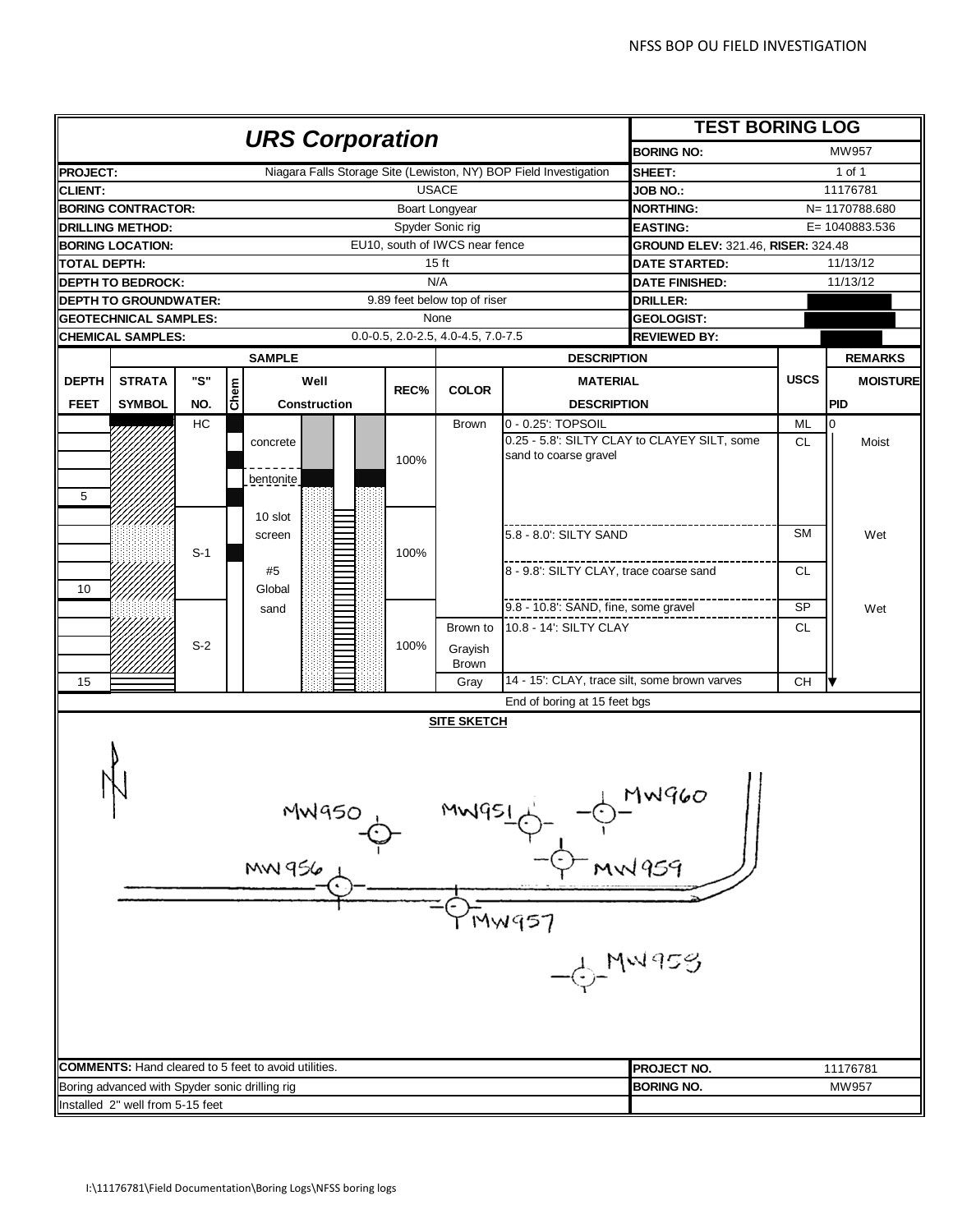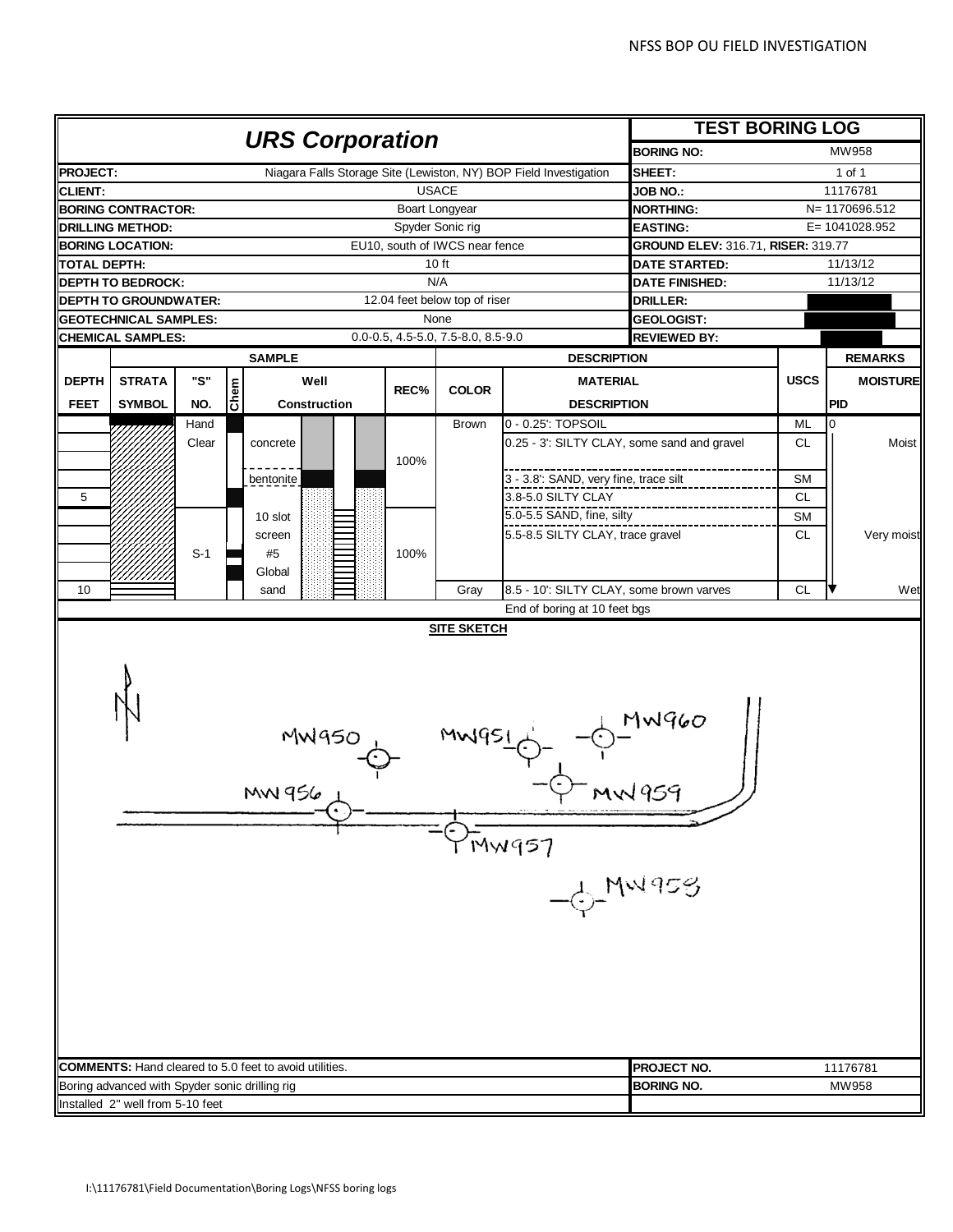| <b>URS Corporation</b><br>MW959<br><b>BORING NO:</b><br>Niagara Falls Storage Site (Lewiston, NY) BOP Field Investigation<br><b>PROJECT:</b><br>SHEET:<br>1 of 1<br><b>USACE</b><br>11176781<br><b>CLIENT:</b><br>JOB NO.:<br><b>NORTHING:</b><br>N= 1170851.24<br><b>BORING CONTRACTOR:</b><br>Boart Longyear<br><b>DRILLING METHOD:</b><br>Spyder Sonic rig<br><b>EASTING:</b><br>E= 1040999.84<br>EU10, south of IWCS<br><b>BORING LOCATION:</b><br>GROUND ELEV: 317.45, RISER: 320.56<br><b>TOTAL DEPTH:</b><br>15 <sub>ft</sub><br>11/12/12<br><b>DATE STARTED:</b><br>N/A<br><b>DEPTH TO BEDROCK:</b><br><b>DATE FINISHED:</b><br>11/12/12<br>8.70 feet below top of riser<br><b>DEPTH TO GROUNDWATER:</b><br>DRILLER:<br><b>GEOTECHNICAL SAMPLES:</b><br>None<br><b>GEOLOGIST:</b><br>0.0-0.5, 8.0-8.5, 13.0-13.5, 14.0-14.5<br><b>REVIEWED BY:</b><br><b>CHEMICAL SAMPLES:</b><br><b>SAMPLE</b><br><b>DESCRIPTION</b><br>"S"<br><b>USCS</b><br><b>STRATA</b><br>Well<br><b>DEPTH</b><br><b>MATERIAL</b><br>Chem<br>REC%<br><b>COLOR</b><br><b>FEET</b><br><b>SYMBOL</b><br>NO.<br>Construction<br><b>DESCRIPTION</b><br>PID<br>Brown to<br>0 - 0.25': TOPSOIL<br><b>ML</b><br>0<br>0.25 - 13': SILTY CLAY to CLAYEY SILT, trace to<br><b>CL</b><br>Hand<br>Reddish<br>concrete<br>some sand and gravel, some gray mottles<br>100%<br>Clear<br>Brown<br>bentonite | <b>REMARKS</b><br><b>MOISTURE</b> |
|--------------------------------------------------------------------------------------------------------------------------------------------------------------------------------------------------------------------------------------------------------------------------------------------------------------------------------------------------------------------------------------------------------------------------------------------------------------------------------------------------------------------------------------------------------------------------------------------------------------------------------------------------------------------------------------------------------------------------------------------------------------------------------------------------------------------------------------------------------------------------------------------------------------------------------------------------------------------------------------------------------------------------------------------------------------------------------------------------------------------------------------------------------------------------------------------------------------------------------------------------------------------------------------------------------------------------------------------------------------------------|-----------------------------------|
|                                                                                                                                                                                                                                                                                                                                                                                                                                                                                                                                                                                                                                                                                                                                                                                                                                                                                                                                                                                                                                                                                                                                                                                                                                                                                                                                                                          |                                   |
|                                                                                                                                                                                                                                                                                                                                                                                                                                                                                                                                                                                                                                                                                                                                                                                                                                                                                                                                                                                                                                                                                                                                                                                                                                                                                                                                                                          |                                   |
|                                                                                                                                                                                                                                                                                                                                                                                                                                                                                                                                                                                                                                                                                                                                                                                                                                                                                                                                                                                                                                                                                                                                                                                                                                                                                                                                                                          |                                   |
|                                                                                                                                                                                                                                                                                                                                                                                                                                                                                                                                                                                                                                                                                                                                                                                                                                                                                                                                                                                                                                                                                                                                                                                                                                                                                                                                                                          |                                   |
|                                                                                                                                                                                                                                                                                                                                                                                                                                                                                                                                                                                                                                                                                                                                                                                                                                                                                                                                                                                                                                                                                                                                                                                                                                                                                                                                                                          |                                   |
|                                                                                                                                                                                                                                                                                                                                                                                                                                                                                                                                                                                                                                                                                                                                                                                                                                                                                                                                                                                                                                                                                                                                                                                                                                                                                                                                                                          |                                   |
|                                                                                                                                                                                                                                                                                                                                                                                                                                                                                                                                                                                                                                                                                                                                                                                                                                                                                                                                                                                                                                                                                                                                                                                                                                                                                                                                                                          |                                   |
|                                                                                                                                                                                                                                                                                                                                                                                                                                                                                                                                                                                                                                                                                                                                                                                                                                                                                                                                                                                                                                                                                                                                                                                                                                                                                                                                                                          |                                   |
|                                                                                                                                                                                                                                                                                                                                                                                                                                                                                                                                                                                                                                                                                                                                                                                                                                                                                                                                                                                                                                                                                                                                                                                                                                                                                                                                                                          |                                   |
|                                                                                                                                                                                                                                                                                                                                                                                                                                                                                                                                                                                                                                                                                                                                                                                                                                                                                                                                                                                                                                                                                                                                                                                                                                                                                                                                                                          |                                   |
|                                                                                                                                                                                                                                                                                                                                                                                                                                                                                                                                                                                                                                                                                                                                                                                                                                                                                                                                                                                                                                                                                                                                                                                                                                                                                                                                                                          |                                   |
|                                                                                                                                                                                                                                                                                                                                                                                                                                                                                                                                                                                                                                                                                                                                                                                                                                                                                                                                                                                                                                                                                                                                                                                                                                                                                                                                                                          |                                   |
|                                                                                                                                                                                                                                                                                                                                                                                                                                                                                                                                                                                                                                                                                                                                                                                                                                                                                                                                                                                                                                                                                                                                                                                                                                                                                                                                                                          |                                   |
|                                                                                                                                                                                                                                                                                                                                                                                                                                                                                                                                                                                                                                                                                                                                                                                                                                                                                                                                                                                                                                                                                                                                                                                                                                                                                                                                                                          |                                   |
|                                                                                                                                                                                                                                                                                                                                                                                                                                                                                                                                                                                                                                                                                                                                                                                                                                                                                                                                                                                                                                                                                                                                                                                                                                                                                                                                                                          |                                   |
|                                                                                                                                                                                                                                                                                                                                                                                                                                                                                                                                                                                                                                                                                                                                                                                                                                                                                                                                                                                                                                                                                                                                                                                                                                                                                                                                                                          |                                   |
|                                                                                                                                                                                                                                                                                                                                                                                                                                                                                                                                                                                                                                                                                                                                                                                                                                                                                                                                                                                                                                                                                                                                                                                                                                                                                                                                                                          | Moist                             |
|                                                                                                                                                                                                                                                                                                                                                                                                                                                                                                                                                                                                                                                                                                                                                                                                                                                                                                                                                                                                                                                                                                                                                                                                                                                                                                                                                                          |                                   |
|                                                                                                                                                                                                                                                                                                                                                                                                                                                                                                                                                                                                                                                                                                                                                                                                                                                                                                                                                                                                                                                                                                                                                                                                                                                                                                                                                                          |                                   |
| 5                                                                                                                                                                                                                                                                                                                                                                                                                                                                                                                                                                                                                                                                                                                                                                                                                                                                                                                                                                                                                                                                                                                                                                                                                                                                                                                                                                        |                                   |
|                                                                                                                                                                                                                                                                                                                                                                                                                                                                                                                                                                                                                                                                                                                                                                                                                                                                                                                                                                                                                                                                                                                                                                                                                                                                                                                                                                          | Moist                             |
| 6.8': Fine SAND seam<br>10 slot                                                                                                                                                                                                                                                                                                                                                                                                                                                                                                                                                                                                                                                                                                                                                                                                                                                                                                                                                                                                                                                                                                                                                                                                                                                                                                                                          |                                   |
| $S-1$<br>100%<br>Grayish<br>screen                                                                                                                                                                                                                                                                                                                                                                                                                                                                                                                                                                                                                                                                                                                                                                                                                                                                                                                                                                                                                                                                                                                                                                                                                                                                                                                                       |                                   |
| brown<br>Slightly plastic, trace fine gravel                                                                                                                                                                                                                                                                                                                                                                                                                                                                                                                                                                                                                                                                                                                                                                                                                                                                                                                                                                                                                                                                                                                                                                                                                                                                                                                             |                                   |
| 10<br>#5                                                                                                                                                                                                                                                                                                                                                                                                                                                                                                                                                                                                                                                                                                                                                                                                                                                                                                                                                                                                                                                                                                                                                                                                                                                                                                                                                                 |                                   |
| Global                                                                                                                                                                                                                                                                                                                                                                                                                                                                                                                                                                                                                                                                                                                                                                                                                                                                                                                                                                                                                                                                                                                                                                                                                                                                                                                                                                   |                                   |
| sand<br>Some brown varves                                                                                                                                                                                                                                                                                                                                                                                                                                                                                                                                                                                                                                                                                                                                                                                                                                                                                                                                                                                                                                                                                                                                                                                                                                                                                                                                                | Wet                               |
| $S-2$<br>100%<br>Gray                                                                                                                                                                                                                                                                                                                                                                                                                                                                                                                                                                                                                                                                                                                                                                                                                                                                                                                                                                                                                                                                                                                                                                                                                                                                                                                                                    |                                   |
| 13 -14': Silty fine SAND, some clay, dilatent<br><b>SM</b><br><b>Brown</b>                                                                                                                                                                                                                                                                                                                                                                                                                                                                                                                                                                                                                                                                                                                                                                                                                                                                                                                                                                                                                                                                                                                                                                                                                                                                                               |                                   |
| 15<br>14-15' SILTY CLAY<br><b>CL</b><br><b>Brn Gray</b>                                                                                                                                                                                                                                                                                                                                                                                                                                                                                                                                                                                                                                                                                                                                                                                                                                                                                                                                                                                                                                                                                                                                                                                                                                                                                                                  |                                   |
| End of boring at 15 feet bgs                                                                                                                                                                                                                                                                                                                                                                                                                                                                                                                                                                                                                                                                                                                                                                                                                                                                                                                                                                                                                                                                                                                                                                                                                                                                                                                                             |                                   |
| <b>SITE SKETCH</b>                                                                                                                                                                                                                                                                                                                                                                                                                                                                                                                                                                                                                                                                                                                                                                                                                                                                                                                                                                                                                                                                                                                                                                                                                                                                                                                                                       |                                   |
| MNG60<br>1 N<br>MW950<br>MW99<br>MW 956<br><b>MW959</b><br>ัพพฯร7<br>$-6 - Mw953$                                                                                                                                                                                                                                                                                                                                                                                                                                                                                                                                                                                                                                                                                                                                                                                                                                                                                                                                                                                                                                                                                                                                                                                                                                                                                        |                                   |
| <b>COMMENTS:</b> Hand cleared to 5.0 feet to avoid utilities.<br><b>PROJECT NO.</b><br>11176781                                                                                                                                                                                                                                                                                                                                                                                                                                                                                                                                                                                                                                                                                                                                                                                                                                                                                                                                                                                                                                                                                                                                                                                                                                                                          |                                   |
| <b>BORING NO.</b><br>MW959<br>Boring advanced with Spyder sonic drilling rig                                                                                                                                                                                                                                                                                                                                                                                                                                                                                                                                                                                                                                                                                                                                                                                                                                                                                                                                                                                                                                                                                                                                                                                                                                                                                             |                                   |
| Installed 2" well from 5-15 feet                                                                                                                                                                                                                                                                                                                                                                                                                                                                                                                                                                                                                                                                                                                                                                                                                                                                                                                                                                                                                                                                                                                                                                                                                                                                                                                                         |                                   |